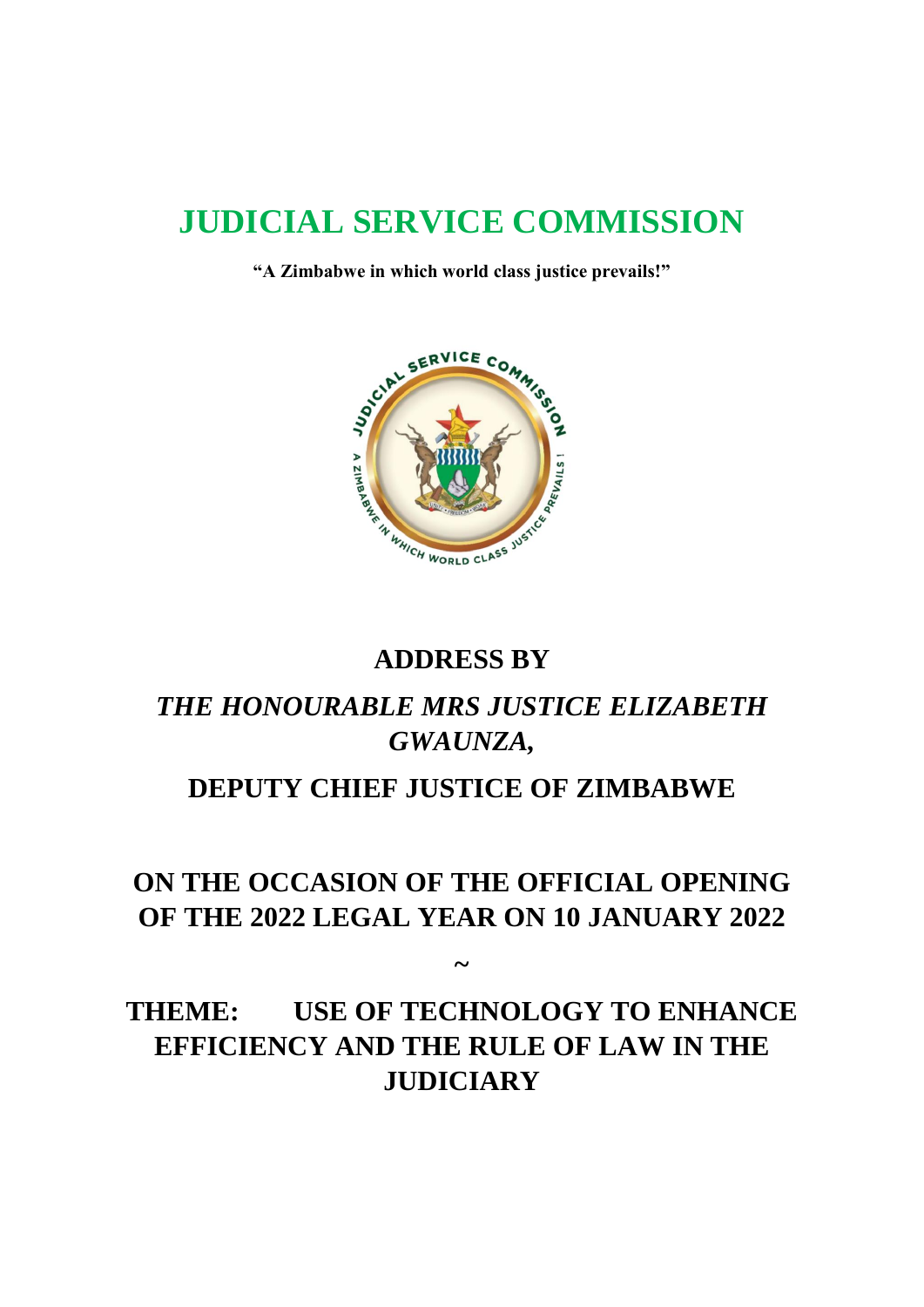#### **SALUTATIONS,**

- **1. Senior Judge Honourable Justice Makonese and Honourable Judges of The High Court**
- **2. Retired Judges Honourable Justice Kamocha and Honourable Justice Cheda**
- **3. Labour Court Judge Hon Justice Moya-Matshanga**
- **4. Minister of State for Bulawayo Metropolitan Province Honourable Judith Ncube**
- **5. His Worship the Mayor of The City of Bulawayo Councillor Mr Solomon Mguni**
- **6. City of Bulawayo Town Clerk Mr Christopher Dube**
- **7. Judicial Service Commissioner Mr Tandaza Masiyemoyo**
- **8. Acting Deputy Secretary, Mr Elias Muzenda**
- **9. Senior Regional Magistrate, Western Division Mr Mark Dzira and Other Magistrates Here Present**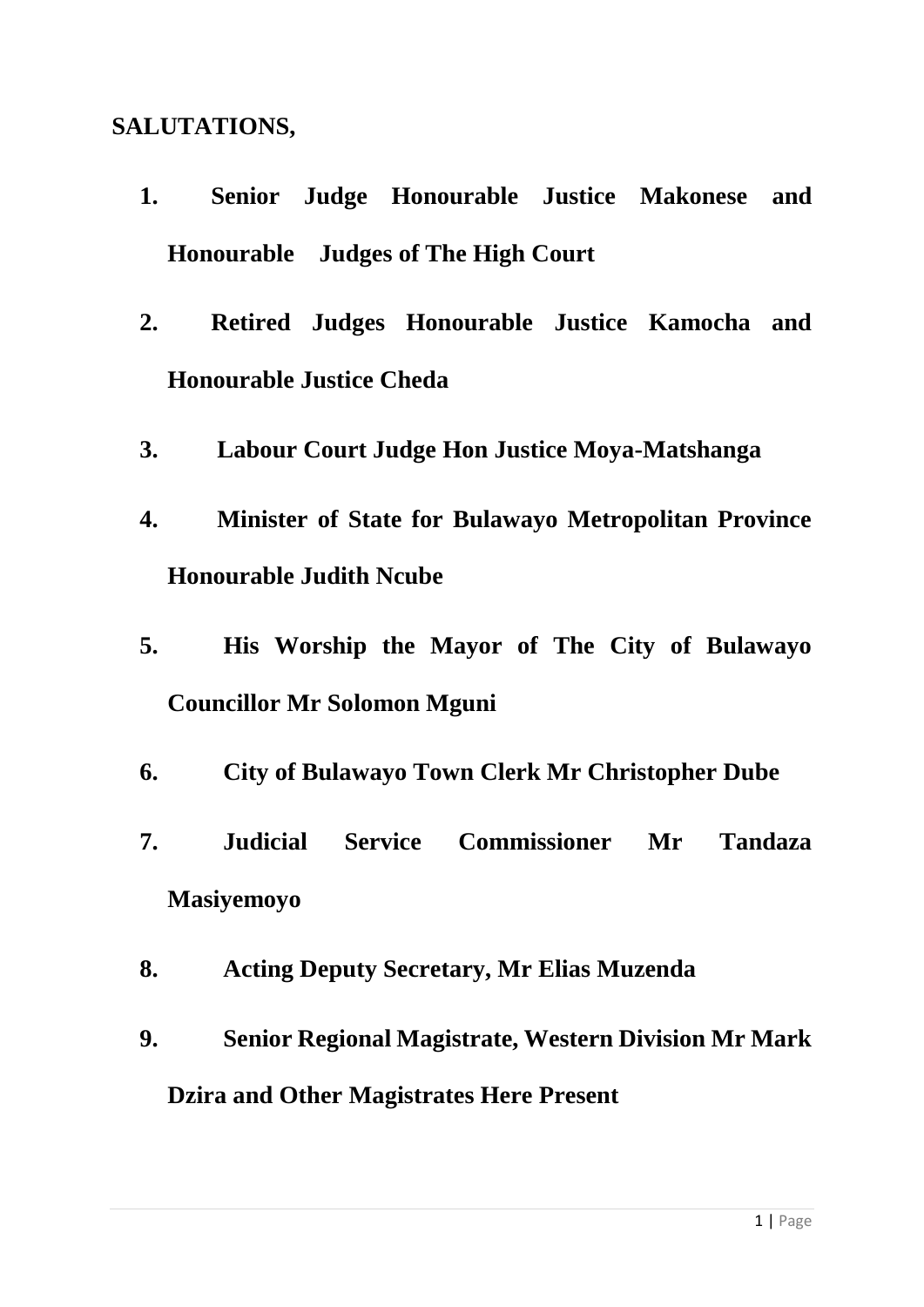- **10. The Chief Law Officer Mrs Takuva and Other Law Officers in The National Prosecuting Authority Office**
- **11. Acting Chief Law Officer Ms Hove Attorney Generals Office and Other Law Officers in The Attorney Generals Office**
- **12. Senior Advocate Mr Nkomo and Other Legal Practitioners Here Present**
- **13. Service Chiefs**
- **14. Bishop C Lunga**
- **15. Assessors of the High Court**
- **16. Registrar of the High Court Mr Donald Ndirowei, Deputy Registrars and Judicial Service Commission Staff**
- **17. Judicial Service Commission Stakeholders**
- **18. Press**
- **19. Ladies And Gentlemen,**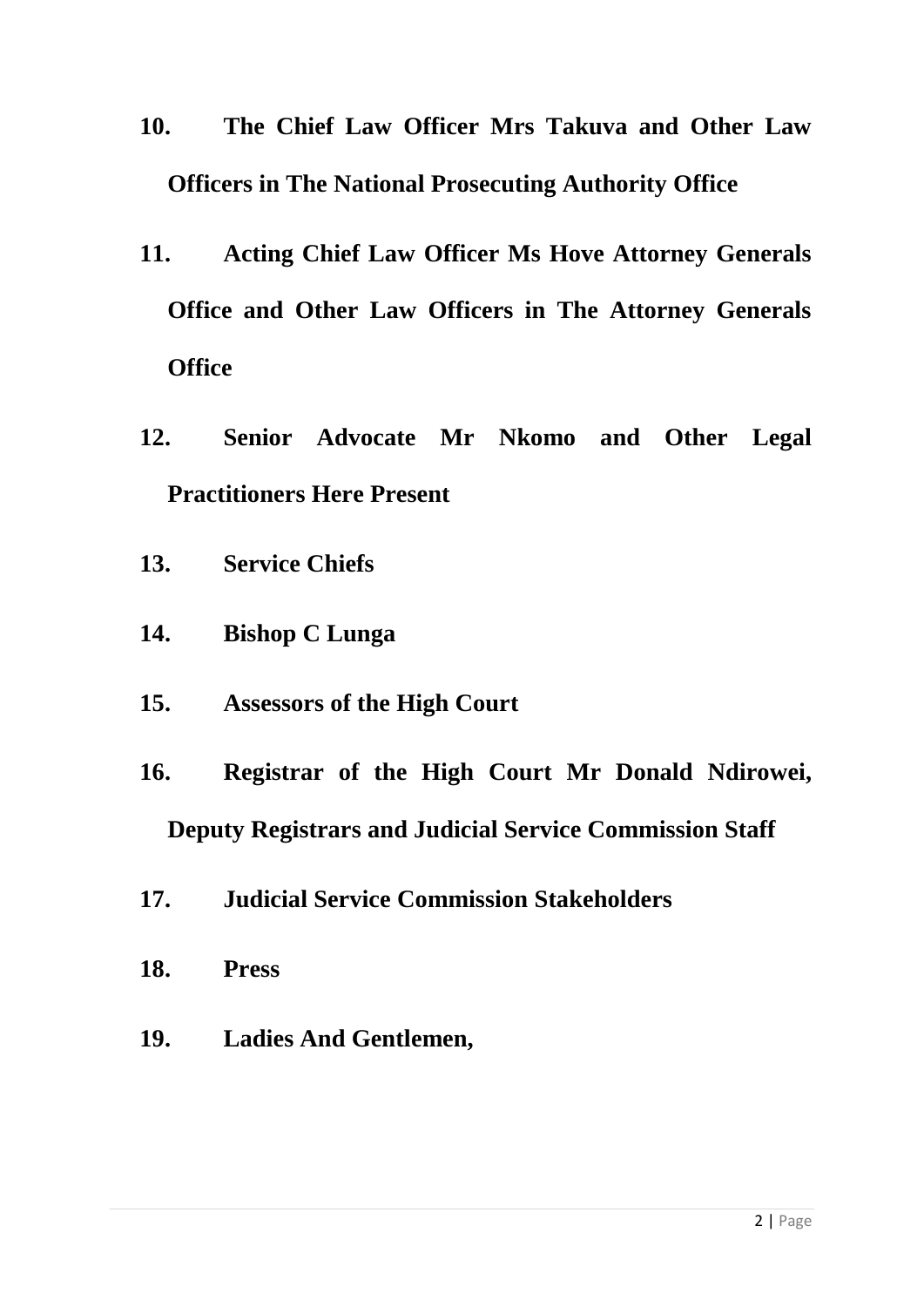The Legal Year Opening Ceremony presents us, once again, with an opportunity to publicly set the tone for the impending judicial year and to discuss the key issues that are central to the efficient administration of justice in Zimbabwe. It also gives us a rare opportunity to take stock of our work as we report to the public, from whom we derive judicial authority, on our operations and performance in the preceding year.

Due to the prevalence of the deadly COVID–19 pandemic and the national lockdown that was in place last year during the period at which the Legal Year Opening Ceremony was supposed to be held, we could not congregate. Fortunately, due to the strategic and effective interventions of the Government as well as the meaningful cooperation of most citizens, this gathering has been made possible.

As we gather here today to commemorate the Opening Ceremony of the 2022 Legal Year, COVID–19, however, remains a significant global challenge. I, therefore, find it appropriate to say a few words about it in my address. Allow me at this juncture to take this opportunity to pay my and the Judiciary's collective respects to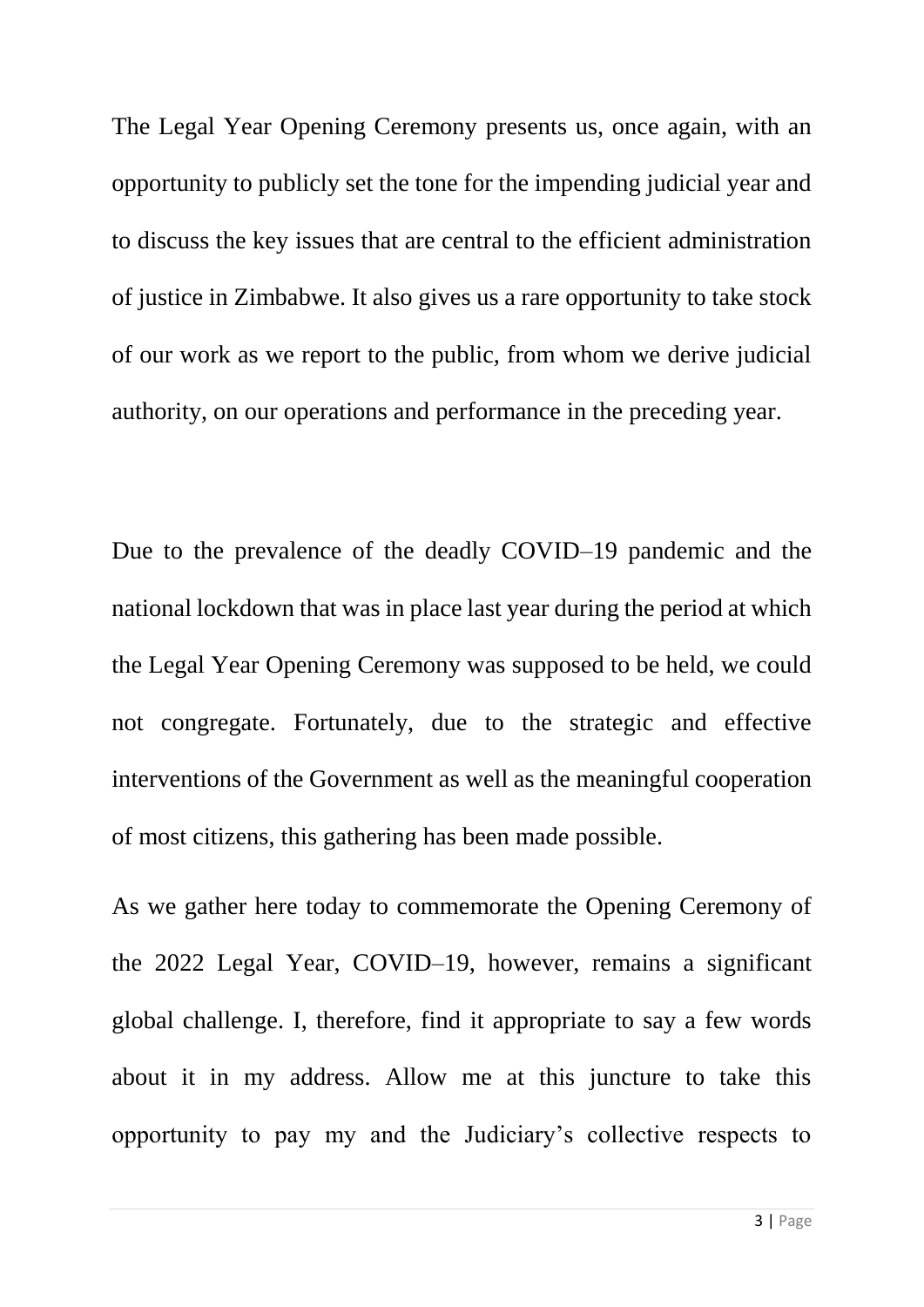members of the Judicial Service and indeed thousands of Zimbabweans from all walks of life who passed on over the last two years due to COVID–19 related illnesses. These, and other members who also passed on during the course of 2021, including the late Mr Justice Clement Phiri and here in Bulawayo, the late Sihle S Ndhlovu, the Records and Information Assistant who died on 15 November 2021, will be fondly remembered for their contribution to the cause of justice in this country. Let me remember in addition, the late national hero and former Judge of this court, Advocate SKM Sibanda who died recently in Johannesburg. May their souls rest in eternal peace.

# **USE OF TECHNOLOGY TO ENHANCE EFFICIENCY AND THE RULE OF LAW IN THE JUDICIARY**

As has become customary, the 2022 legal year will also have a theme that will act as a beacon to guide the operations of the Judiciary during the course of the year. The theme is — "**USE OF TECHNOLOGY TO ENHANCE EFFICIENCY AND THE RULE OF LAW IN THE JUDICIARY.**" Most of you will recall that the issue of an efficient judiciary was partly discussed in last year's theme. Its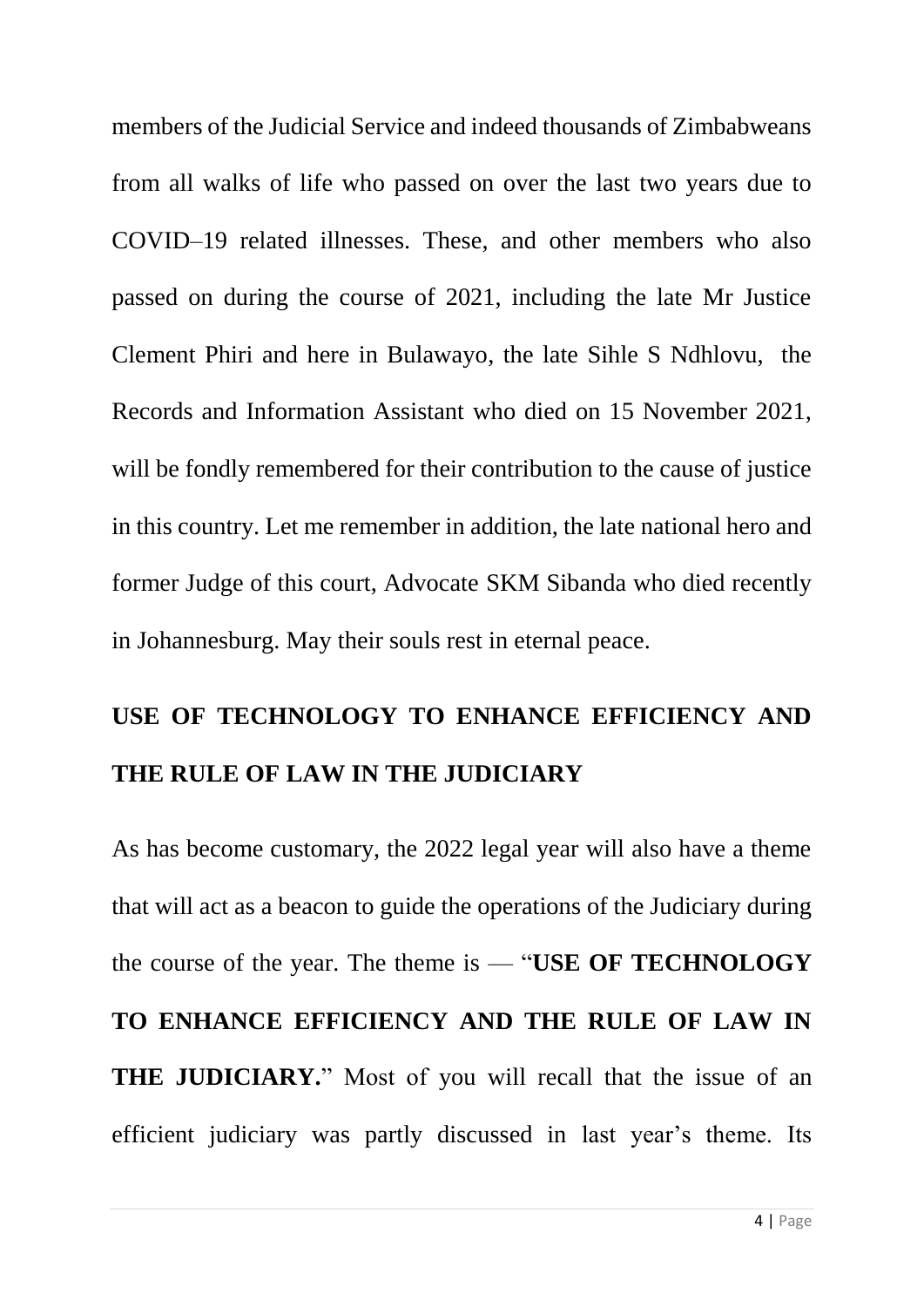inclusion in this year's theme is therefore not by coincidence. One reason for reaffirming efficiency is that it is not a momentary goal, neither is it self-perpetuating, but it depends on consistent and collective effort by critical players in the justice delivery system for its sustenance. One of the key principles that must guide the Judiciary as provided in section 165 (1) (b) of the Constitution is that justice must not be delayed, and to that end members of the Judiciary must perform their judicial duties **efficiently** and with reasonable promptness. The promotion of the rule of law and development of a culture of efficiency in the Judiciary are key strategic focus areas captured in the JSC 2020- 2025 strategic plan. We must therefore continue to remind each other in the Judiciary on the need to maintain efficiency in the courts and we must not tire in pursuing the efficiency agenda.

Efficiency entails performance at the highest level possible using the available resources. In the context of the Judiciary, efficiency transcends the institution's aspirations or the accepted international standards. It is a legal imperative that is imposed on the courts. Section 164 of the Constitution of Zimbabwe requires the courts, in addition to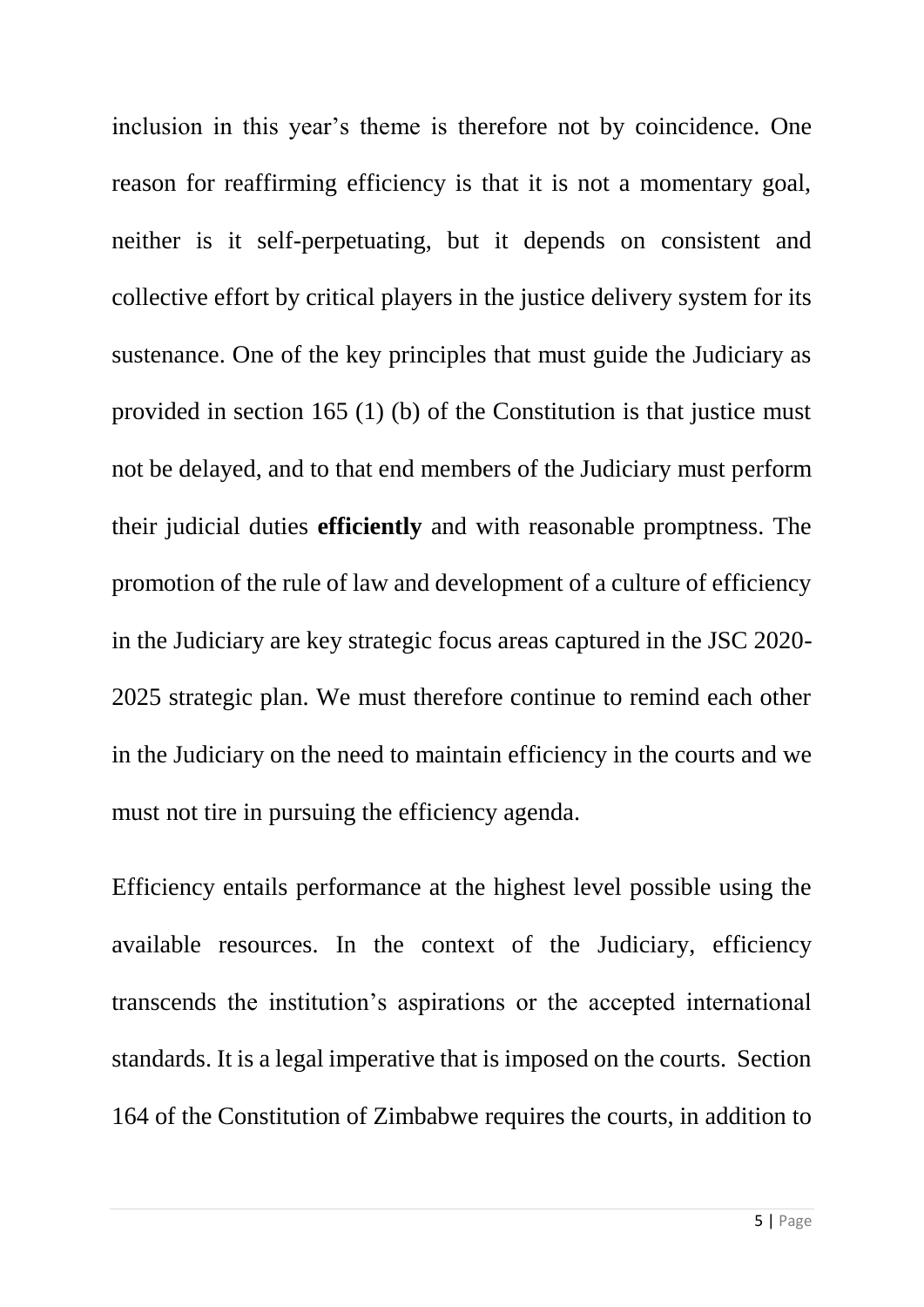being independent and impartial, to apply the law **expeditiously** without fear, favour or prejudice.

Efficiency is also set out as a legal obligation on the Judicial Service Commission. Section 190 of the Constitution requires the JSC, among other functions, to promote and facilitate the independence and accountability of the judiciary and the **efficient** administration of justice in Zimbabwe. This guiding principle has a dual residual rolefirstly, it obliges members of the judiciary to perform their judicial duties efficiently and secondly, it enjoins the JSC to promote and facilitate the efficient administration of justice in Zimbabwe. These obligations operated from the day when the Constitution was adopted and they remain in force.

The synergetic relationship between the judiciary and the rule of law has been extensively canvassed in prior years but at this point, it suffices to state that the rule of law is a vital cornerstone in the effective function of every democratic state. At its conceptual stage, it is the antithesis of arbitral rule. For some, the concept merely has a purely formal meaning. Under this concept of the rule of law, the State must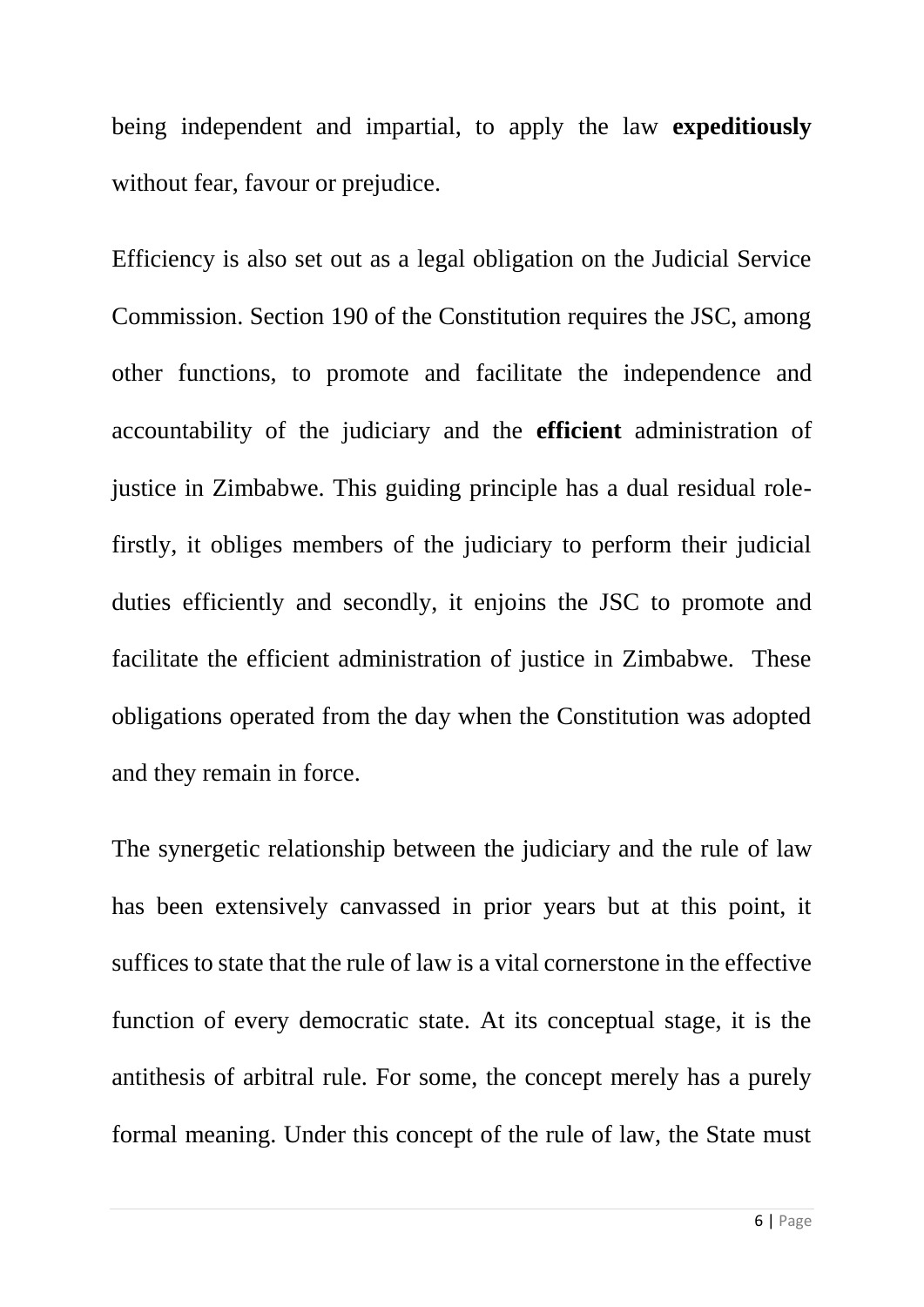act in accordance with the laws it has promulgated and these laws must meet a certain number of minimum characteristics. For others, the concept has a wider, more substantive, meaning in that it incorporates ideals of justice and fairness. It is on the basis of the latter definition that this year's theme has been formulated. In order for the judiciary to perform its critical task, there is a need for litigants to be able to continuously access justice without any hindrance.

The Judiciary is mandated by the Constitution as the authoritative arbiter of the disputes between man and man; man and the State; and the State against man. From time to time, the courts are approached for the resolution of varying conflicts.

Thus, a court system that is characterised by inefficiency is unsuitable for the collective and constitutional objectives of the people of Zimbabwe. Where there is inefficiency, the courts unavoidably fail to give effect to the rule of law and to the objectives of the court system itself and this in turn undermines the attainment of peace. People may be forced to resort to self-help. Efficiency, therefore, becomes an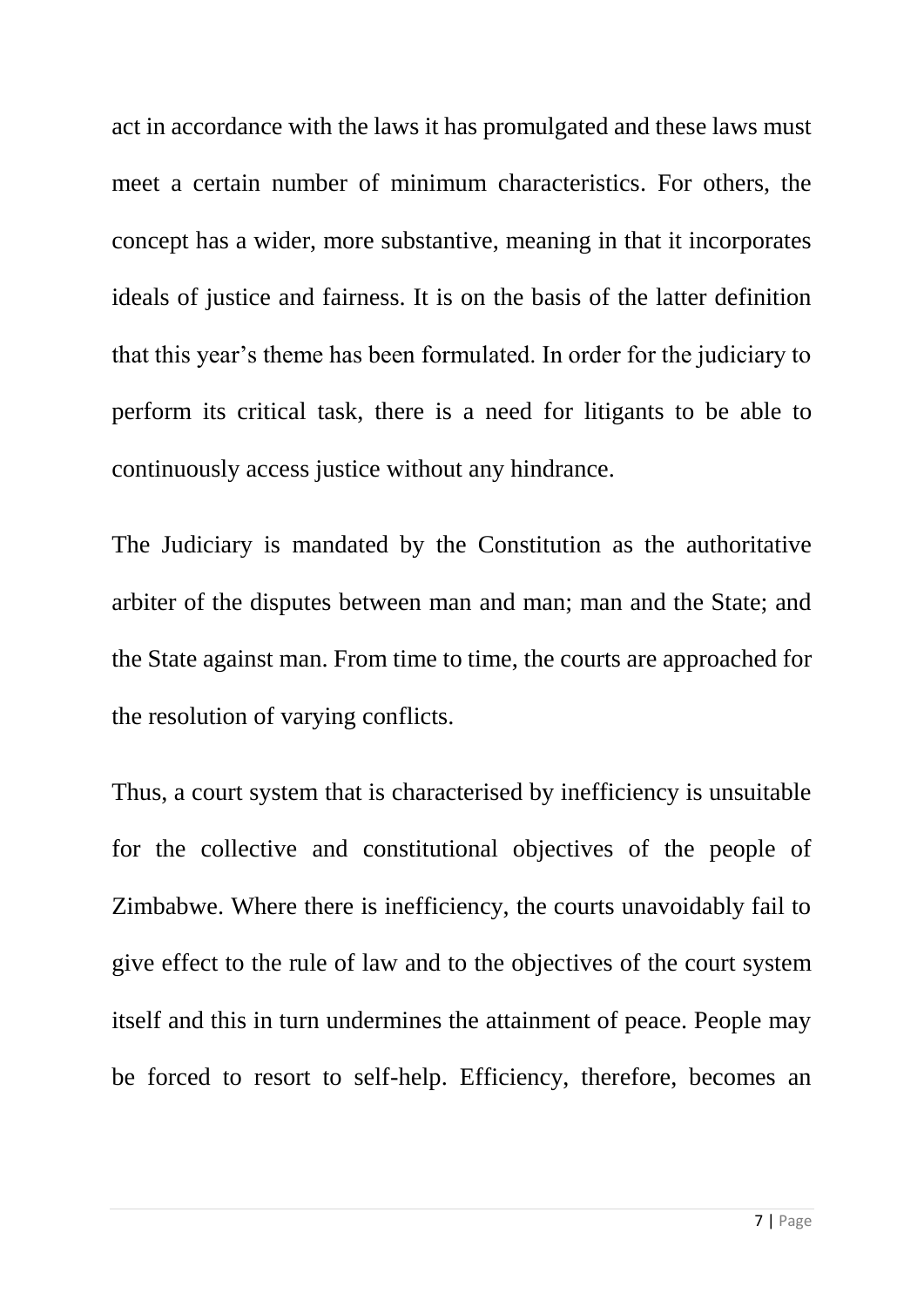attribute and a goal that is borne out of the realities, jurisprudence and law of this country.

I, therefore, remind all members of the Judiciary to remain committed to the enhancement and attainment of efficiency in our courts. An indifferent and noncommittal judicial service is ultimately inefficient and it subverts the rule of law.

A key component of the administration of justice which gradually continues to gain prominence and relevance is the use of Technology. It has now been accepted as part of best practices that the use of technology in the courts goes a long way in enhancing the efficiency of the courts. With the advent of the COVID-19 pandemic and its restrictions on in-person interactions, the use of technology has assumed even greater importance as a means of fulfilling the role of the courts in the administration of justice.

I hasten to point out that the impact of the Covid  $-19$  pandemic, though traumatic and harrowing in many respects, has reflected a certain truth regarding the use of technology. Various professions have now embraced digitisation in their day to day activities. The legal profession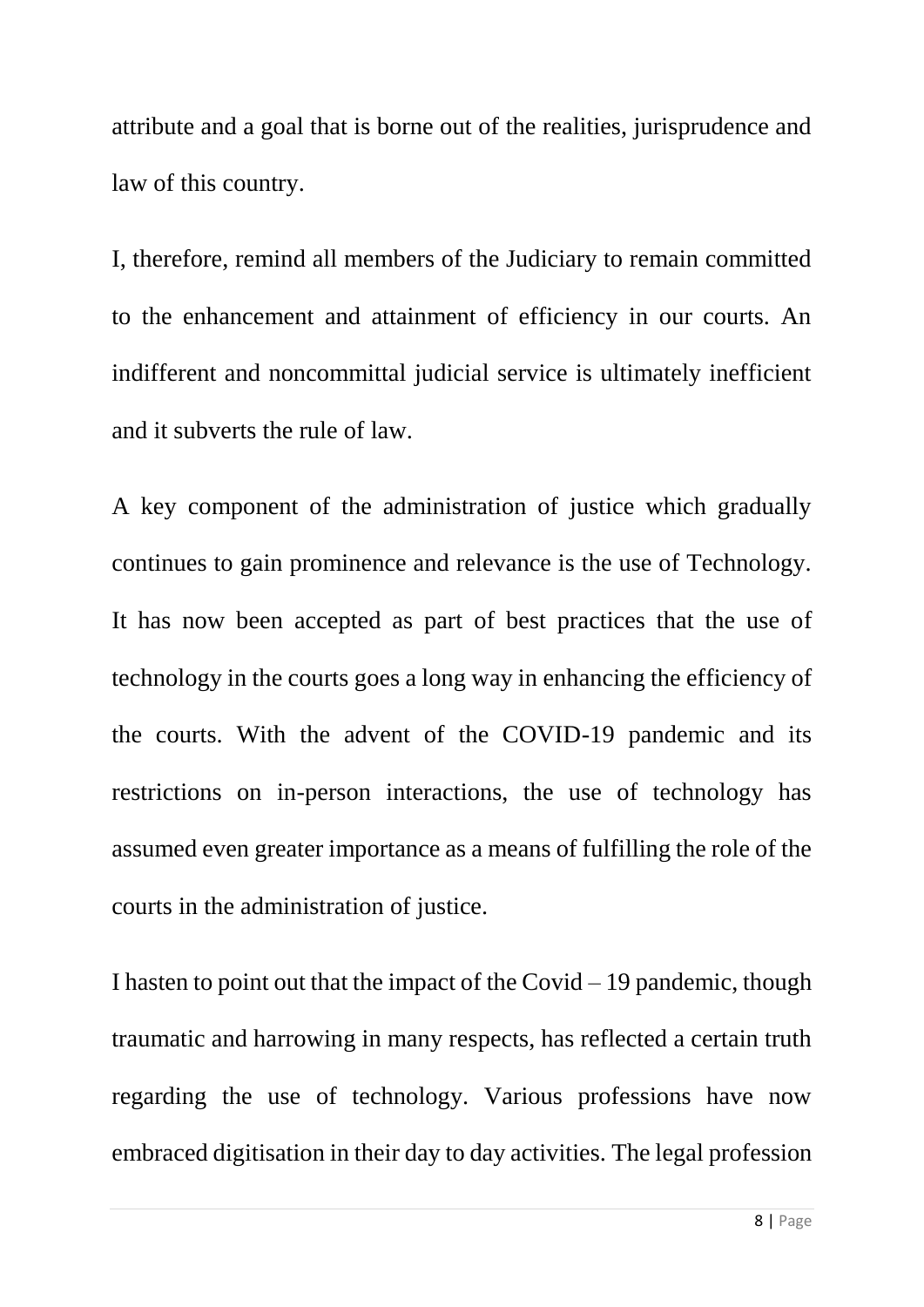however appears to be slow in catching up with others as we find comfort in our traditional ways of doing things like reliance on hard copies of books, physically appearing in courts and filing of physical documents. We however do this at our own peril as it is increasingly becoming impossible to avoid being swept away by the technology tidal wave. Undoubtedly, these ever developing innovative technologies radically transform the way lawyers and courts operate. It is important to note that we have a formidable challenge ahead of us that will call for a major shift in our mentality. This is because these technologies do not generally support or exist tamely alongside traditional ways of working. Instead, they fundamentally challenge and change conventional habits. However, we ought to embrace this change as it is central and essential for our objectives as technology is here to stay and will continue to be the dominant force affecting the business of law.

Technology is now inevitable in our era and is emblematic of our future. Cloud computing, information and processing power are just but some of the benefits that can be reaped from this endeavour. The use of technology allows reliance on innovative ICT systems like virtual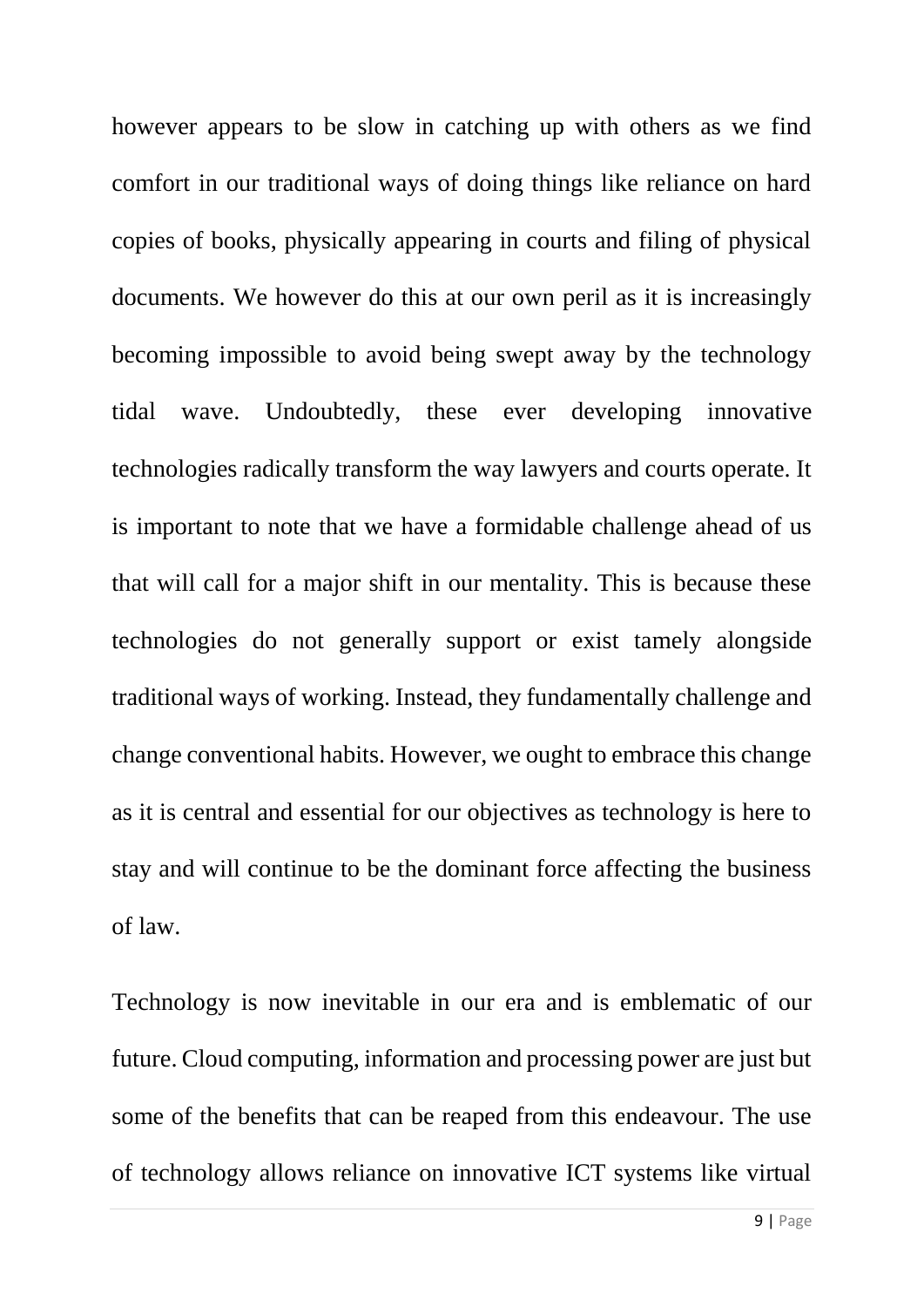hearings, e-filing, electronic payments and electronic case management, to name but a few.

The added advantage is that as technology continues to develop and improve, the costs for accessing justice will depreciate and by extension, this will aid the realisation of the rule of law. In this regard, the judiciary ought to be at the forefront of this evolution and lead the embrace of the digital era in performing its role as the vanguard of the rule of law and the last line of defence in the justice system. Access to the courts should not be impeded merely based on the impossibility of physical interaction.

During the course of 2021, the Hon Chief Justice of Zimbabwe, L Malaba had occasion to host the Southern African Chief Justices' Forum Conference and Annual General Meeting at Victoria Falls, and to also attend the 5<sup>th</sup> African Court Judicial Dialogue in Dar-es-Salaam. These two very important regional conferences had their discussions centred on the use of technology to enhance the administration of justice and the rule of law. With the turn of the millennium and in particular this decade, the need to embrace technology is evident for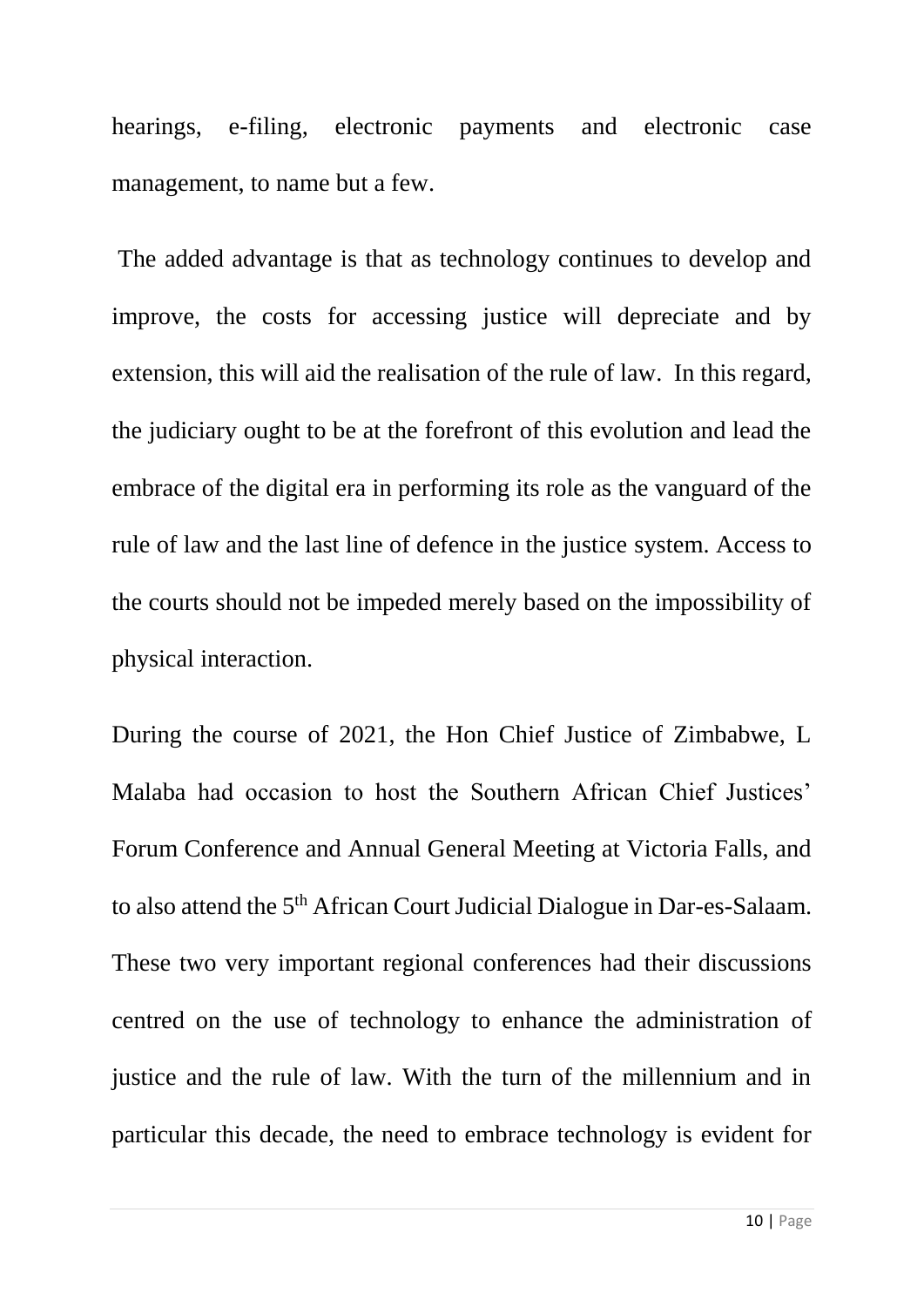the Judiciary to succeed in carrying out its perpetual duty of upholding the rule of law.

This, in itself, is a call to innovate and reconsider the modes of operations that we have been using, which in some areas are still marked by doing things manually and in a rote fashion. Particular positive attributes are expected to emerge as a result of the use of technology to conduct judicial business. Firstly, the overall performance of the judiciary is enhanced because of the efficiency brought about by ICT. Resultantly, there will be a correlative increase in output across all the courts. Secondly, there will be uniform efficiency across the different courts. This again will stem from the implementation of the same technologies in different courts, which will be less dependent on the subjective efficiency of the people manning the courts. In the absence of technology, the efficiency of each court station was dependent on the relative competence of the persons manning it.

# **THE INTEGRATED ELECTRONIC CASE MANAGEMENT SYSTEM**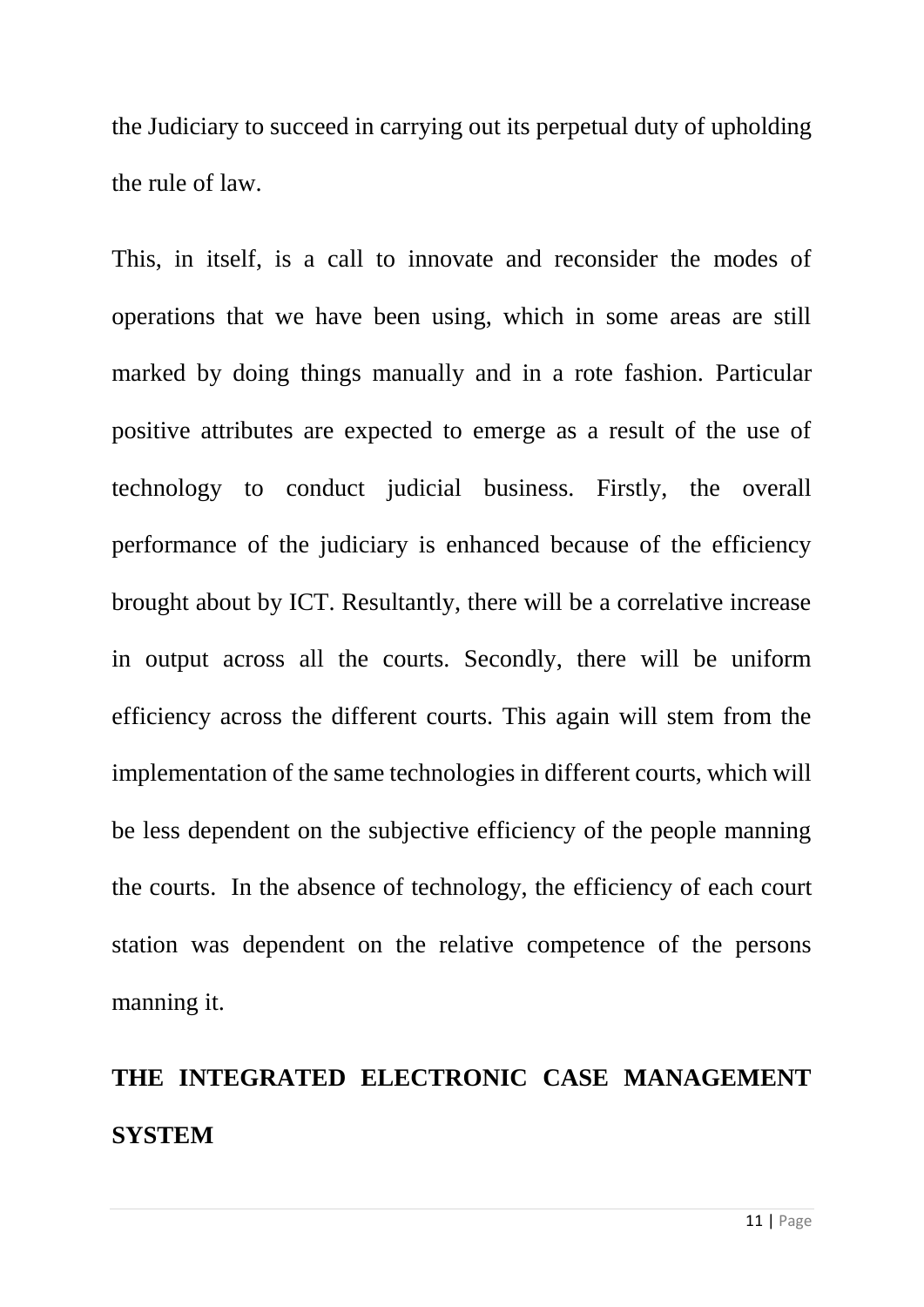# **DISTINGUISHED GUESTS, LADIES AND GENTLEMEN**, this year we stand on the precipice of the dawn of a new age as the Judiciary in Zimbabwe starts the process of digitisation of the courts. Over the last two years, the Hon Chief Justice has been sharing with the nation our desire to introduce an integrated electronic case management system for the courts. He advised of all the stages we were going through including the process of identifying a service provider who would be able to deploy the most suitable e-court system that would serve our needs. Suffice at this stage to mention now that we have fully embraced the idea of digitising the courts as we are certain that this is the way to go and it is only in this way that our courts would become efficient by dispensing justice expeditiously. I now make this clarion call to all the other players in the justice sector to embrace this system because it integrates them and at full implementation you can only access the courts through the system.

The flagship activity that the Judiciary has taken to enhance efficiency and the rule of law is the Integrated Electronic Case Management System – "the I.E.C.M.S.". In the 2021 Legal Year opening address, the Hon. Chief Justice stated that the JSC had consummated the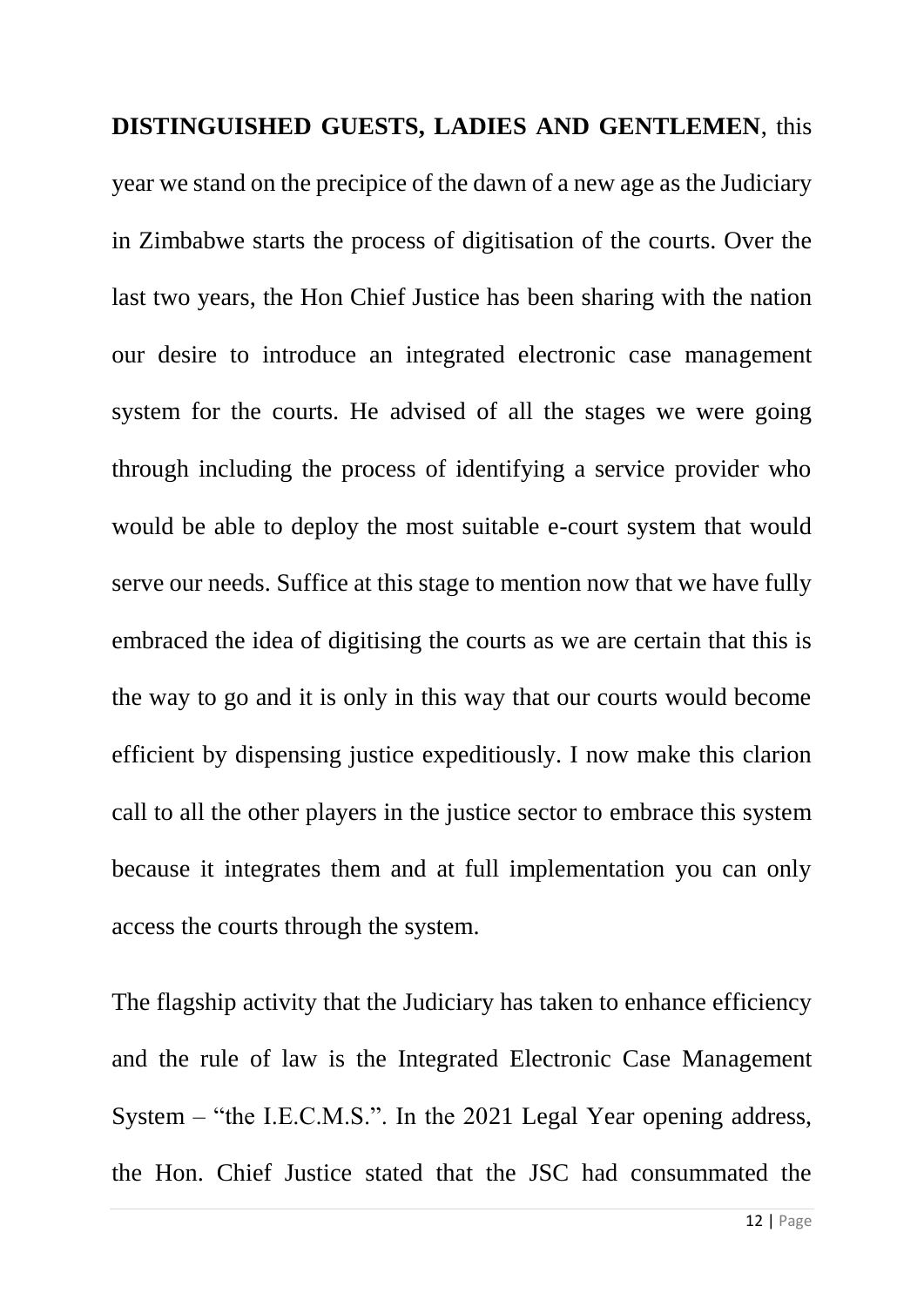contract for the implementation of the I.E.C.M.S. with an Armenian company — Synergy International Systems and also indicated that the first phase of the system which will involve the Constitutional Court, the Supreme Court and the Commercial Court would be ready for implementation in January 2022. The designing of the system for the three courts is now complete. We have now started the process of testing the system by our registrars working with the JSC ICT team and officials from Synergy International. We were however unable to deploy the system in the respective courts by  $1<sup>st</sup>$  January as promised because of some challenges encountered during the course of the year which disrupted our work plans. The delays in deploying and testing the system were occasioned by the various lock downs and restrictions imposed to curb and curtail the spread of Covid 19 between January and July 2021. We have also commenced the procurement process of the DATA CENTRE that will house the entire system. We have been forced to reschedule the date for launching the system to 1<sup>st</sup> May 2022. The JSC team together with the experts are working flat out to meet this targeted date.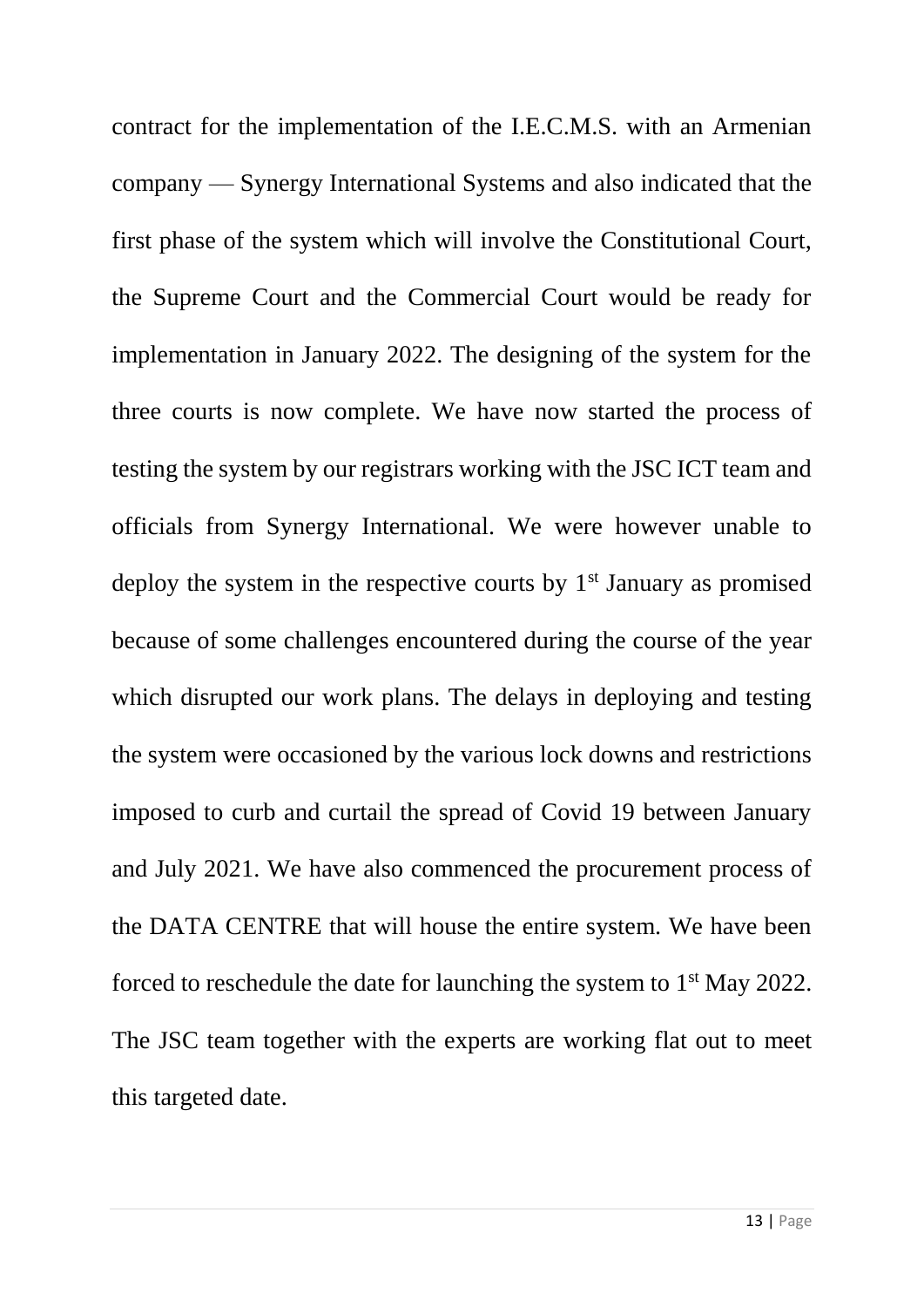The I.E.C.M.S mostly underpins the use of technology as a measure of enhancing efficiency and the rule of law in the courts. It will be a record management tool that will remove the storage challenges that have been faced by court registries in all the years gone by. In addition to virtual hearings, it will also enable electronic–payments, electronic filing and service as well as end–to–end management of a case life cycle. The system is expected to assist in managing court backlogs and in decisively dealing with the vice of corruption, as it contains components such as automatic case allocation.

As already mentioned, this system integrates all the players in the justice sector. These players are the legal practitioners, NPA, office of the Attorney General, ZACC, ZRP and Zimbabwe Prisons and Correctional Service. It is important that each of these institutions embraces and gets to know how the system operates. We have on our part arranged intensive training that will be conducted by the service provider and JSC ICT team and this will happen between now and the next two months. The JSC will be requesting each of these institutions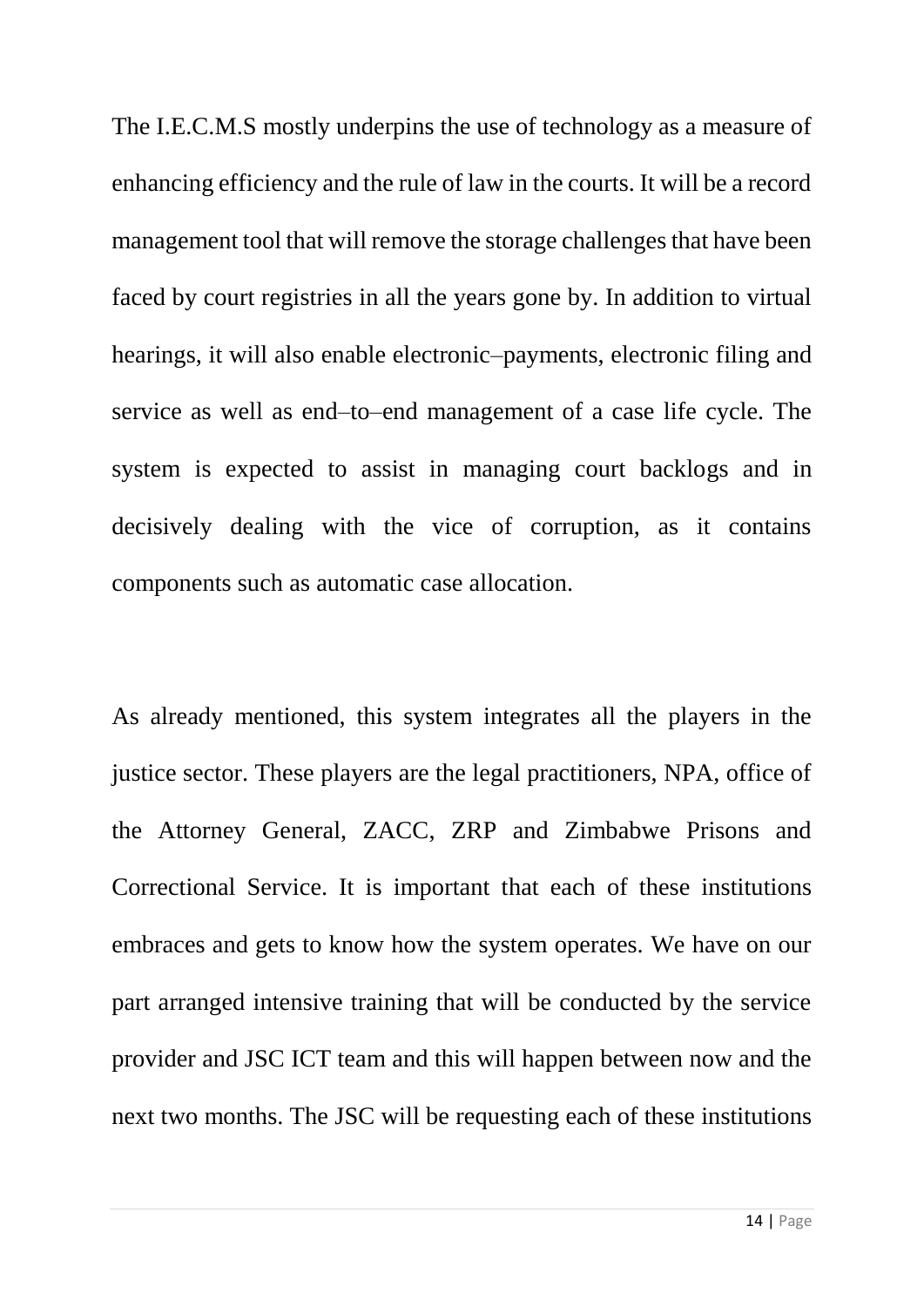to second members of staff who will be involved in accessing and using the system so that they are trained.

Filing of documents into the system may be done using any of the available electronic gadgets like a smart phone, IPad or tablet, laptop or computer. We are also opening e-filing centres at every court house in Zimbabwe. These centres will be manned by skilled members of staff who will assist litigants including members of the public to lodge their matters into the system. What this entails is that if one wants to file any matter or documents in any of the three courts mentioned above and they lack the skill or gadget to perform the task they only need to visit the court nearest to where they reside and make use of the e-filing centre and equipment at that station.

As indicated already a key component of the IECMS system is the use of virtual courts. In view of the ravages of Covid 19 pandemic, we have taken the position that the virtual courts must be established without delay even before the launch of the system. To that end JSC has partnered with the UNDP, UNICEF and ICJ to set up virtual courts in each of our ten provincial centres and the High Court. Virtual court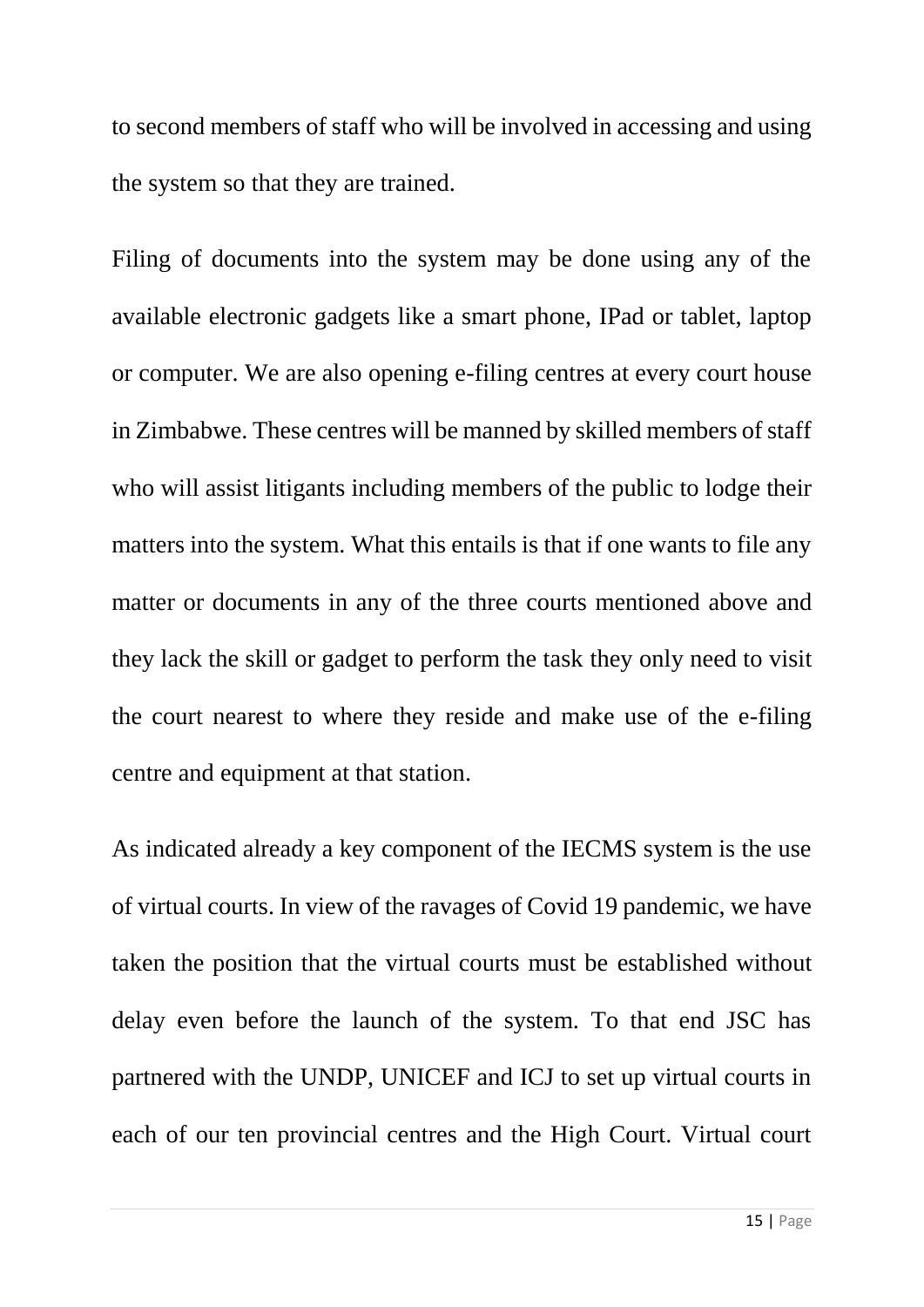equipment has already been installed at Harare Magistrates' Court and at the High Court in Harare. The system connects the two courts with Harare Remand Prison. It is expected that the commissioning of this equipment will be done without delay, at least during the course of this term.

**Distinguished Guests, Ladies and Gentlemen**, the use of technology in our everyday lives is here to stay. We should never allow ourselves to be left behind. During the course of this term the JSC will be interacting and engaging with you in your various capacities with more information on how the system operates as we prepare to go live in May.

#### **JSC ACTIVITIES DURING THE YEAR 2021**

**DISTINGUISHED GUESTS, LADIES AND GENTLEMEN**, allow me at this moment to share with you the activities undertaken by the Judiciary in 2021, primarily through the JSC, as follows: —

#### **JUDICIAL APPOINTMENTS**

2021 was a phenomenal year for the judiciary and the nation as a whole as it built on the formal separation of the Constitutional Court and the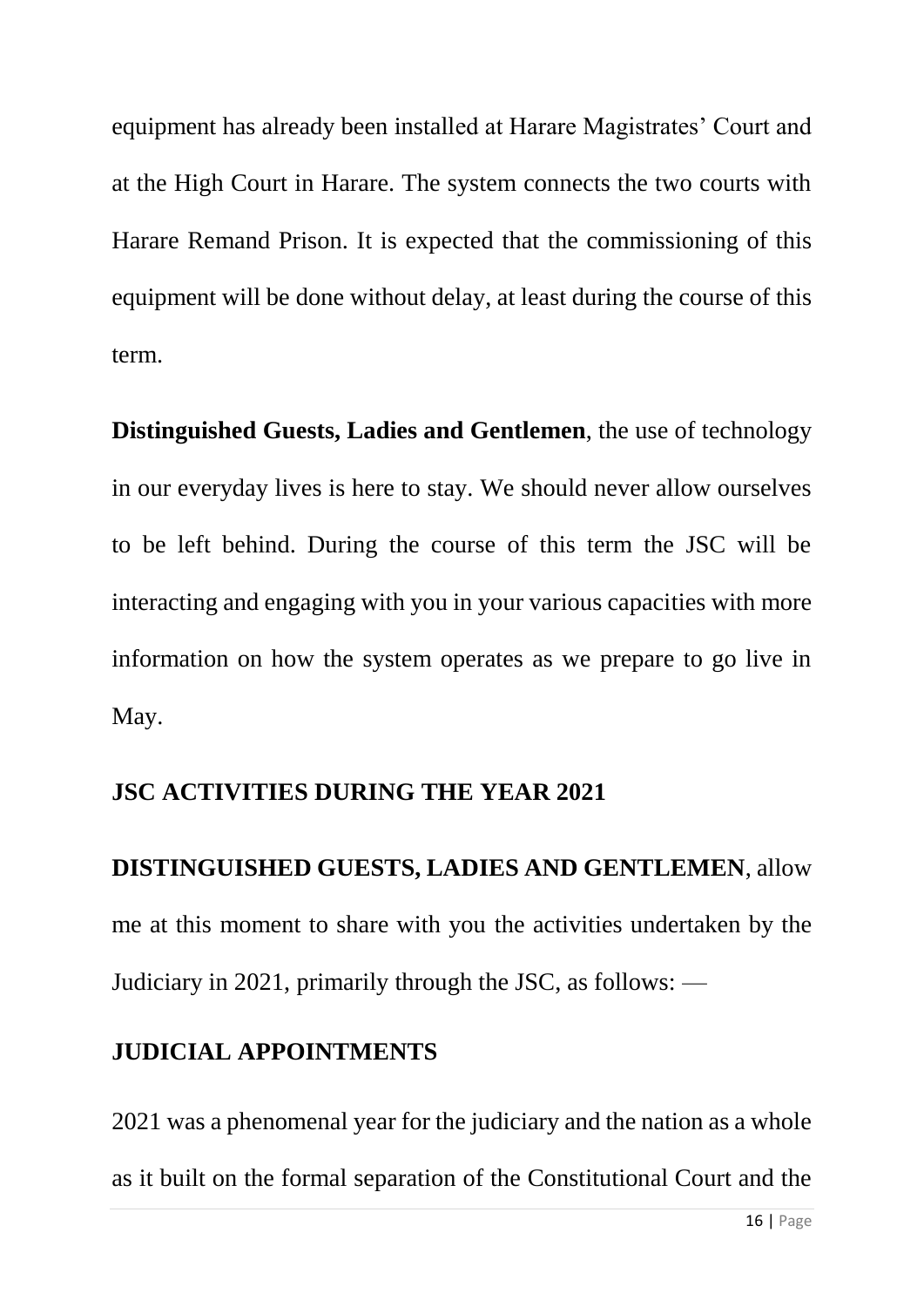Supreme Court from 2020. Our evolution was concluded by the enactment of the **Constitutional Court Act** [*CAP 7:22*] and the historic events of 20 May 2021 as it marked the substantive appointment of Constitutional Court judges in fulfilment of our constitutional imperative.

Five of the Constitutional Court Judges who were appointed are **Hon. Mr Justice Paddington Garwe JCC, Hon. Mrs. Justice Rita Tambudzai Makarau JCC, Hon. Mrs Justice Anne Mary Gowora JCC, Hon. Mr Justice Ben Hlatshwayo JCC and Hon. Mr Justice Bharat Patel JCC**. We congratulate them on their ascension to this significant position as wardens and guardians of the supreme law of our land. As the first substantive appointments to our Constitutional Court, their vital role in shaping our constitutional jurisprudence for eons to come cannot be understated. They are representatives of the people's will to have a robust framework for the protection and vindication of their entrenched fundamental rights and freedoms.

Their substantive appointment to the Constitutional Court necessitated the subsequent appointment of six new judges to the Supreme Court bench. The recently appointed Judges of Appeal from the High Court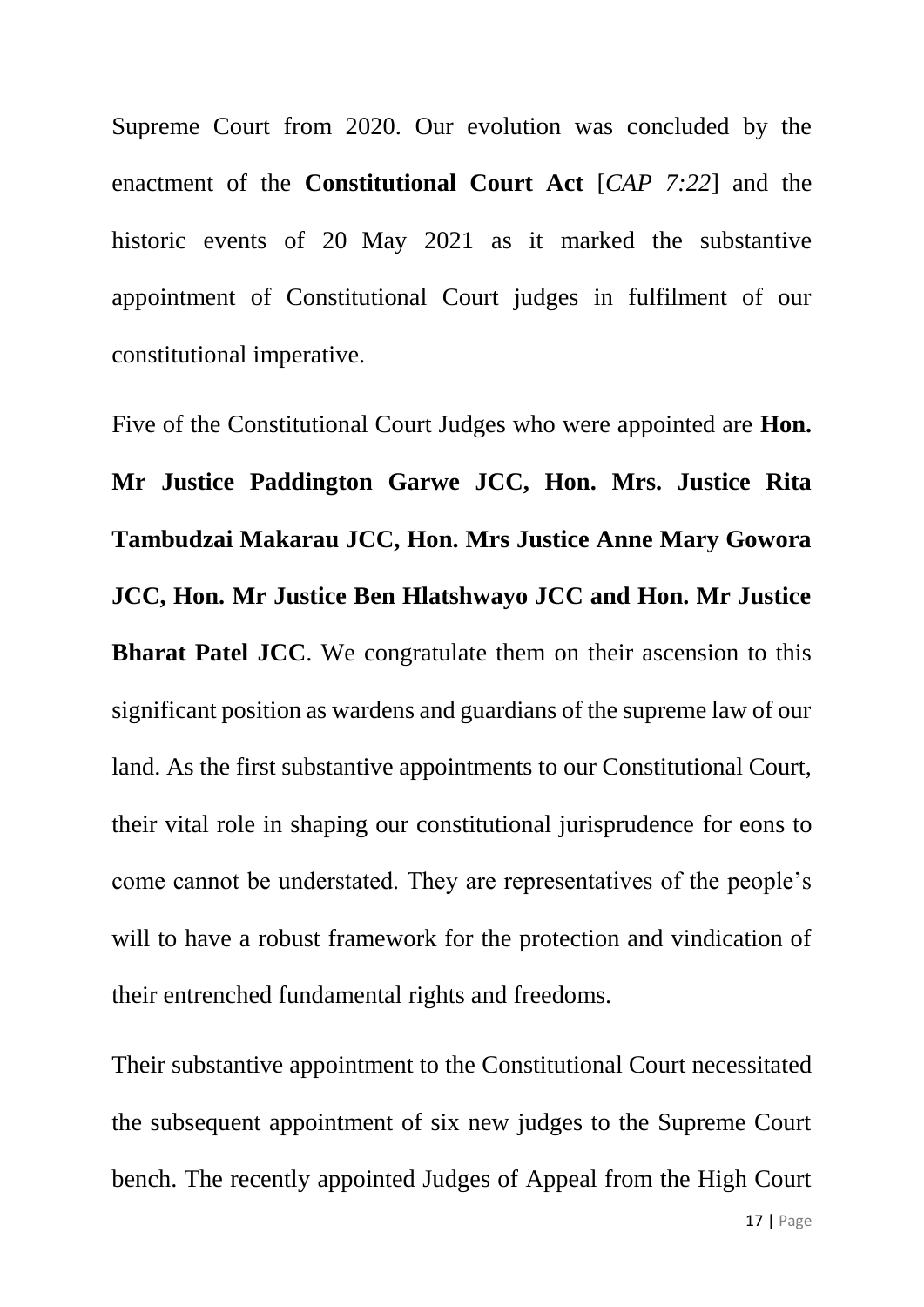who were sworn in on the 3rd of June 2021 include **Hon. Mr Justice George Chiweshe JA,** the immediate past Judge President of the High Court; **Hon. Mr Justice Alphas Chitakunye JA, Hon. Mr Justice Samuel Kudya JA, Hon. Mrs Justice Feliciah Chatukuta JA, Hon.** 

**Mr Justice Joseph Musakwa JA and Hon. Mrs Molly Mwayera JA.** 

Their ascent to the highest appellate court in non – constitutional matters is meant to ensure that both the Supreme Court and Constitutional Court are amply occupied with the foremost judicial minds in our jurisdiction. We again convey our congratulations and hope that our goal for effective access to justice is met by these significant appointments.

The composition of the High Court was also affected as a result of the knock-on effect of the promotion of some of its judges to the Supreme Court bench. Consequently, the Judicial Service Commission conducted an elaborate interview process to identify sharp and inquisitive minds that could be entrusted with manning the operations of inarguably the most demanding and frequently accessed judicial forum in the land. The following acquitted themselves commendably during the rigorous interview process and were subsequently sworn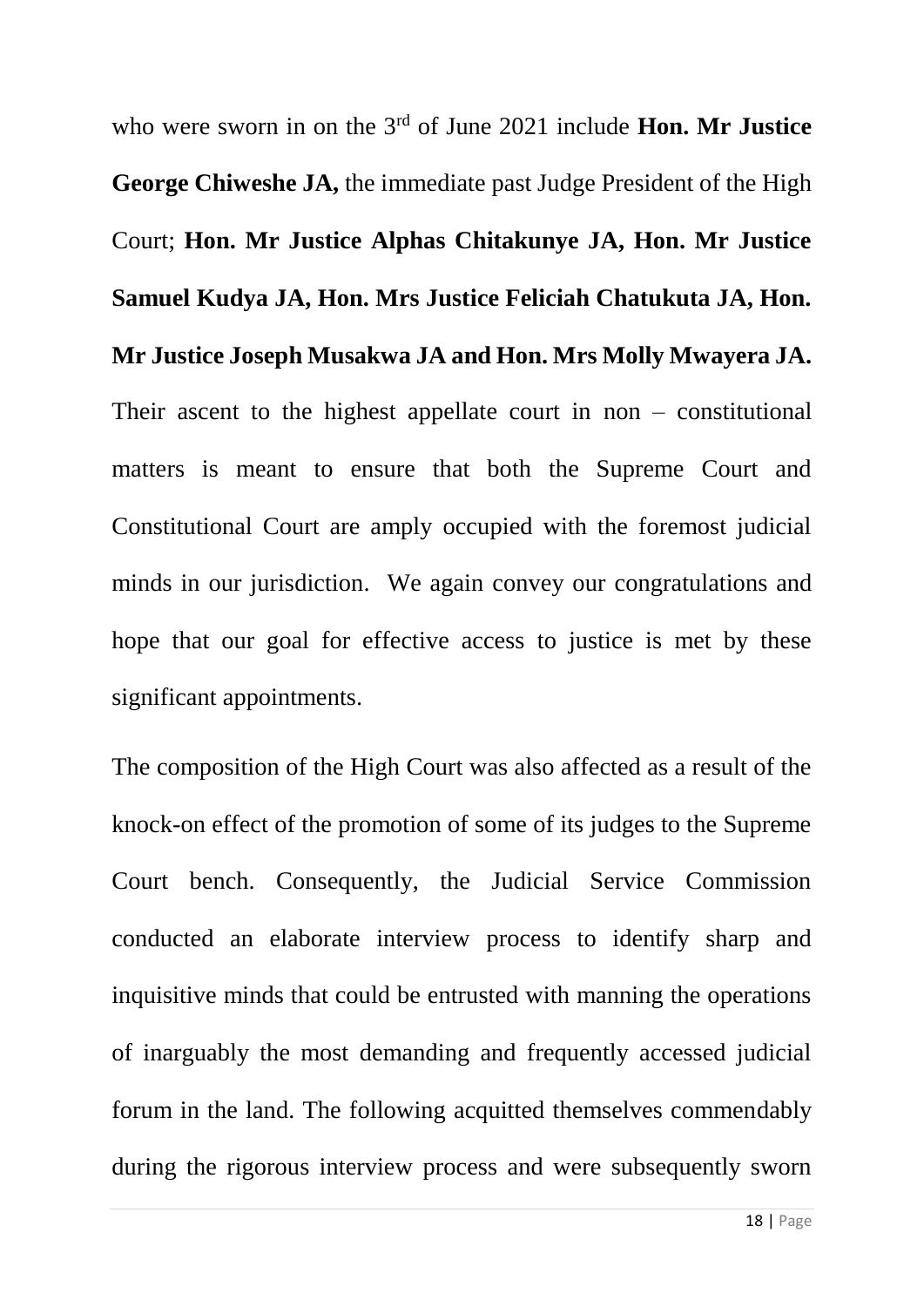into the High Court- **Hon. Rodgers Manyangadze J, Hon. Joseph Chilimbe J, Hon. Kate Catherine Bachi-Mzawazi J, Hon. Bongani Ndlovu J, Hon. Samuel Deme J, Hon. Never Katiyo J, Hon. Munamato Mutevedzi J, Hon. Elijah Makomo J and Hon. Lucie-Annie Chipo Mungwari J.** They joined **Hon. Gladys Mhuri J, Hon. Fatima Maxwell J and Hon. Emilia Muchawa J** who were elevated from the Labour Court to the High Court in accordance with section 180 (4a) of the Constitution.

These significant promotions and changes to the composition of the Superior Courts of the land are meant to ensure that the judiciary is suitably equipped to administer justice.

The administration of justice in its purest forms entails that there should be no undue delays in the ability of litigants to access justice. I therefore lay down the gauntlet for all senior judges in the Superior Courts to be leading lights and exemplary in ensuring that there is no undue delay in the fulfilment of their core mandate which is intrinsically linked to this theme. The judges are also implored to take the lead in fighting corruption both through their deeds and dealing with such matters expeditiously when they are placed before them. Judges and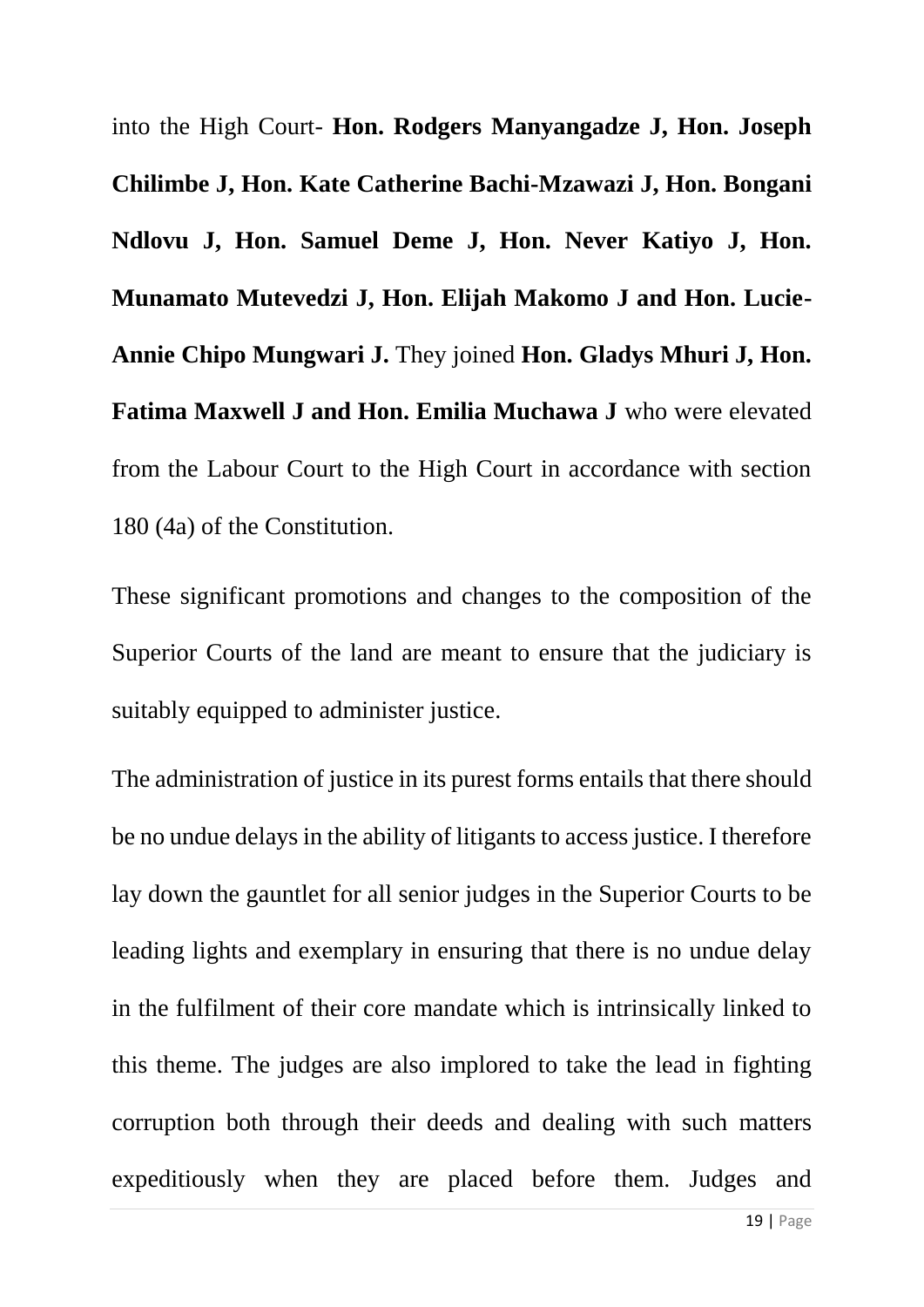Magistrates are the guardians of the law of the land. Their integrity and indeed that of the court should never be questionable. We have a responsibility as Judges to inspire confidence to all those who appear before us that justice will always be done irrespective of whether one wins or loses a case. The Hon Chief Justice has noted with concern the rise in complaints against certain Judges during the year under review. Admittedly, some complaints would not be merited but there are some which would raise eye brows and those that would amount to gross misconduct. The JSC has had to be forced to refer a few Judges for the setting up of a disciplinary tribunal in terms of section 187 of the Constitution. The JSC also has had to discharge some Magistrates from employment again because of questionable conduct. Being a Judge and indeed a Magistrate is a calling. It goes beyond the idea of coming to work and receiving a salary. You become a judicial officer every day of your life. It is therefore important that we conduct ourselves in an exemplary manner at all times.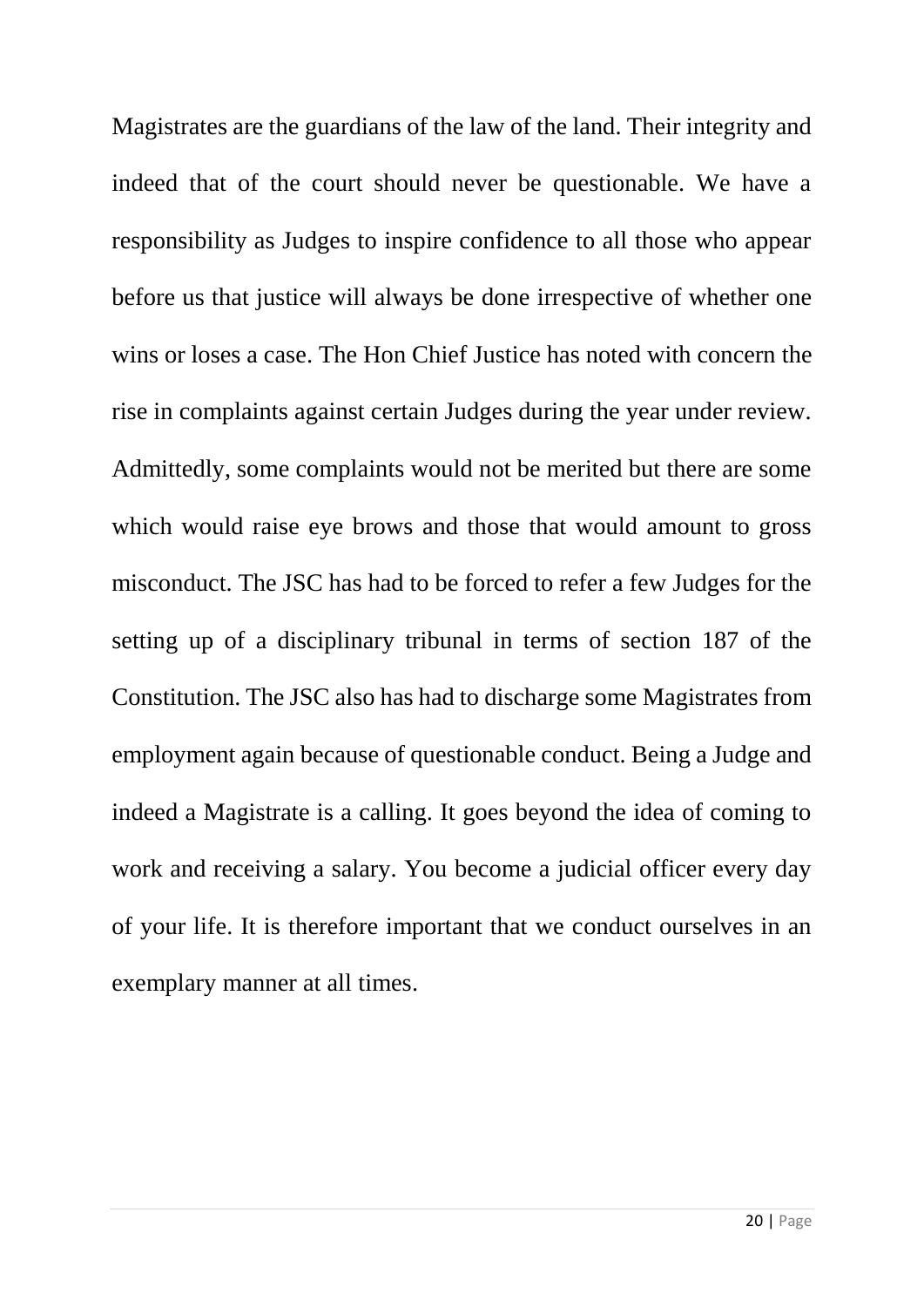#### **ENACTMENT OF THE NEW HIGH COURT RULES, 2021.**

This past year finally saw the enactment of the new High Court Rules, 2021. It had been a longstanding ambition of the judiciary to bring the High Court Rules into conformity with the other recently legislated rules of the Superior Courts such as the Supreme Court Rules, 2018 and to also ensure that these Rules which had last been reviewed decades ago are in conformity with the new constitutional provisions. This move will undoubtedly bolster the operations of the Court whilst ensuring that Judges can effectively and efficiently dispense justice. In the interim, growing pains are to be expected as judicial officers, legal practitioners and litigants come to grips with the full import of the changes to the Rules. This adaption phase is key to the enhancement of efficiency in the administration of justice. During these initial stages of applying the Rules, we are bound to identify gaps and inconsistences that would require to be attended to. The Hon Chief Justice to this end resuscitated the Rules Committee that will be constituted by members from various other institutions in the profession. One of the immediate tasks of the committee would be to attend to all the identified imperfections in the High Court Rules.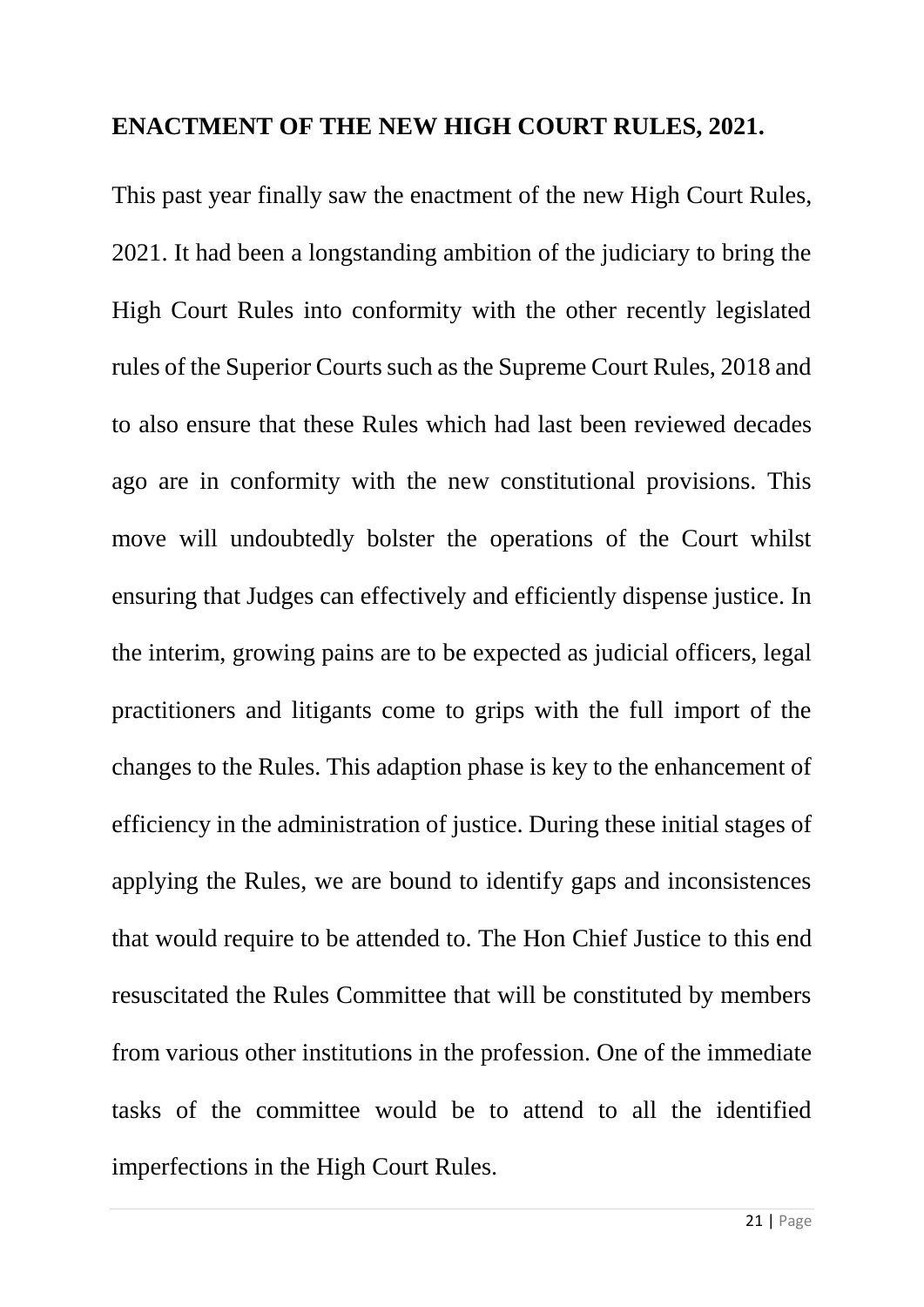It is vital to appreciate that the input and feedback from stakeholders are always important if the newly adopted Rules are to be of assistance to the Court and the profession including the litigating public. On this note, I would like to thank the Ministry of Justice, Legal and Parliamentary Affairs, the Office of the Attorney General, the Law Society of Zimbabwe, civic organisations and other stakeholders who partnered with the JSC to review these Rules before their enactment. May we always find unity in achieving our common purpose of delivering justice to the citizenry.

#### **JUDICIAL TRAINING INSTITUTE OF ZIMBABWE**

**DISTINGUISHED GUESTS, LADIES AND GENTLEMEN**, you will be aware that the JSC recently launched its 2020-2025 Strategic Plan. An Institution especially a public institution like ours cannot function without a strategic plan for to do so would be like a ship sailing without its compass. A key component and strategic focus area of the JSC Strategic Plan is the establishment of the Judicial Training Institute of Zimbabwe. This institute has now been established and became operational during the period under review.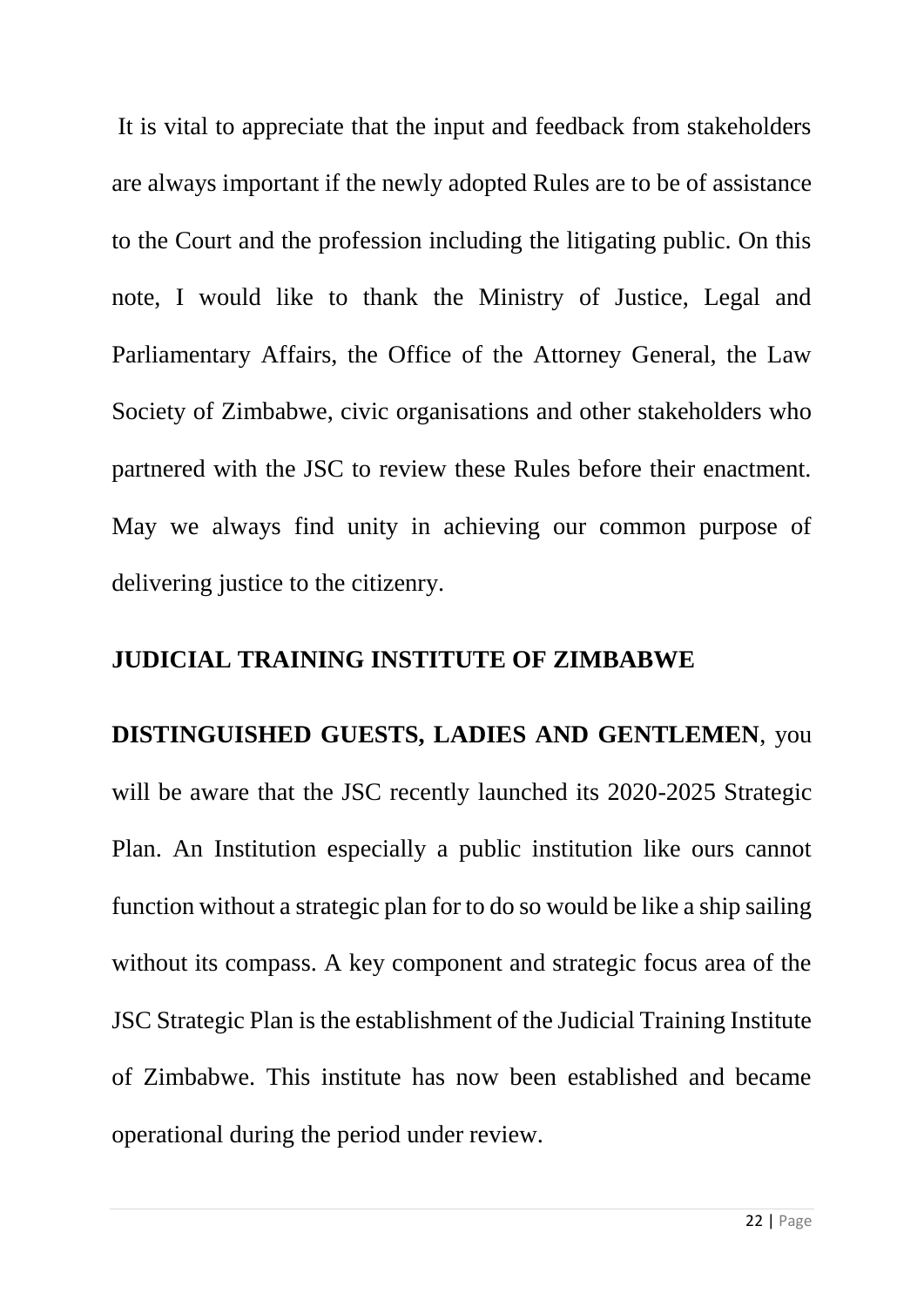The Institute, which operates under the auspices of the JSC, facilitates and promotes the training and capacity development of all staff members within the Judicial Service including Judges and Magistrates. The formation of the JTIZ is also a fulfilment of the provisions of section 165(7) of the Constitution which place an important obligation on members of the Judiciary to take reasonable steps to maintain and enhance their professional knowledge, skills and personal qualities, and in particular to keep themselves abreast of developments in domestic and international law. It is in skills development that you will have an efficient Judiciary that has the capacity to rely on the latest technology to enhance the rule of law, protect the fundamental rights and freedoms of our people and ensure access to justice to all manner of people. Last year alone, the Institute successfully organised and ran an induction programme for the recently appointed Judges of the High Court and training workshops for Magistrates, Research Officers and Judges' Assistants. I am happy to state that the JSC has already procured a building to house the J.T.I.Z. This institute should be a centre of excellence. We want to see quality justice being churned out of our courts through the efforts of the JTIZ.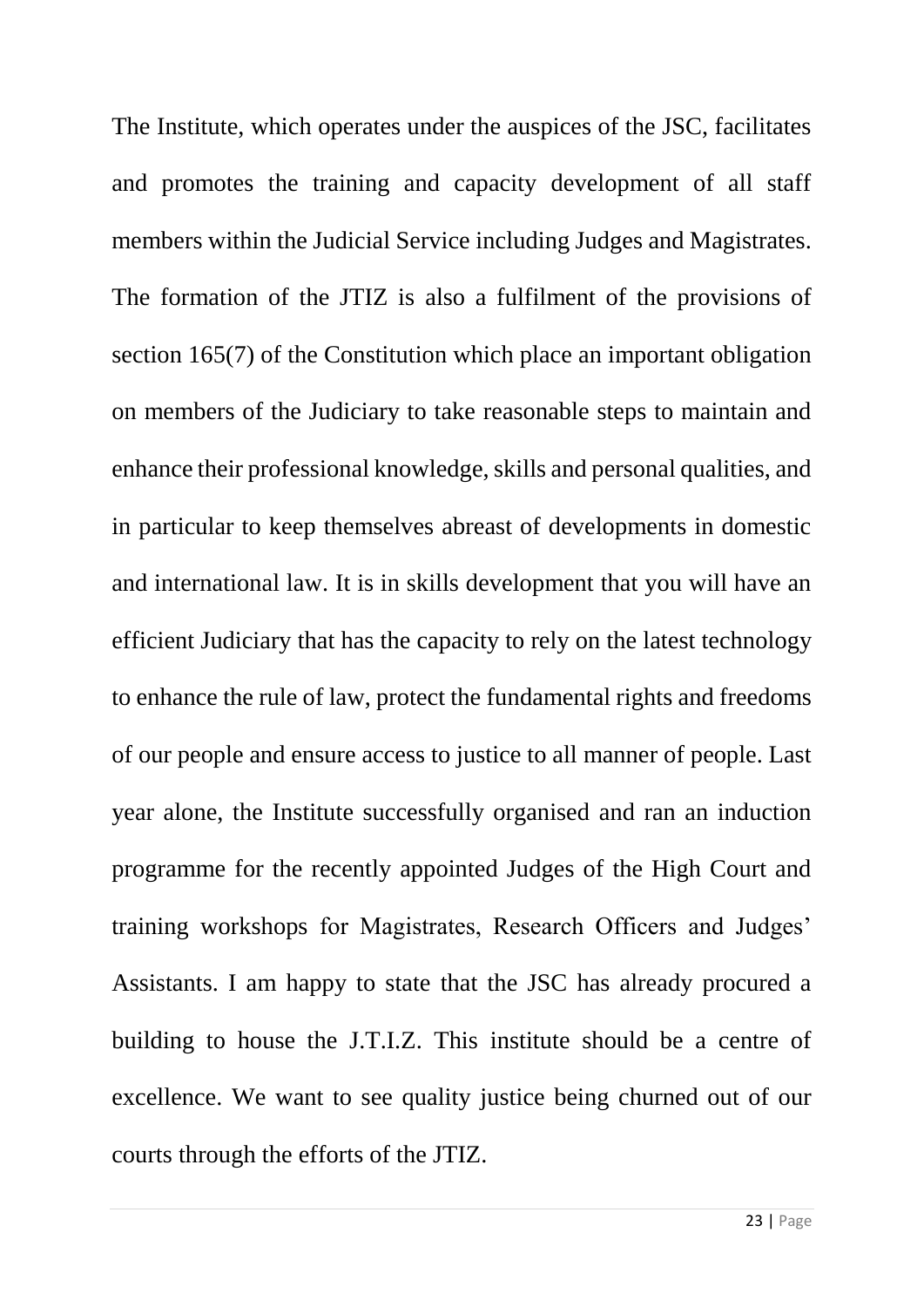The J.T.I.Z.'s mandate quite resonates with the theme for this year. There is no doubt that one of the causes of an inefficient justice system, or what some academics have monikered the "misrule of law", is incompetence and a lack of knowledge on the part of judicial officers and their supporting staff. The Institute will, therefore, contribute to the forestalling of inefficiency and the "misrule of law" by equipping members of the Judiciary and their supporting staff members with the fundamental skills for the efficient administration of justice as well as maintaining their professional knowledge – which is a prerequisite for the enhancement of the rule of law.

#### **INFRASTRUCTURE DEVELOPMENT AND PROJECTS**

**Distinguished Guests, Ladies and Gentlemen**, you will be aware that it has become customary to take advantage of this annual occasion to share with nation the work that the JSC would have been doing during the year under review aimed at improving access to justice and the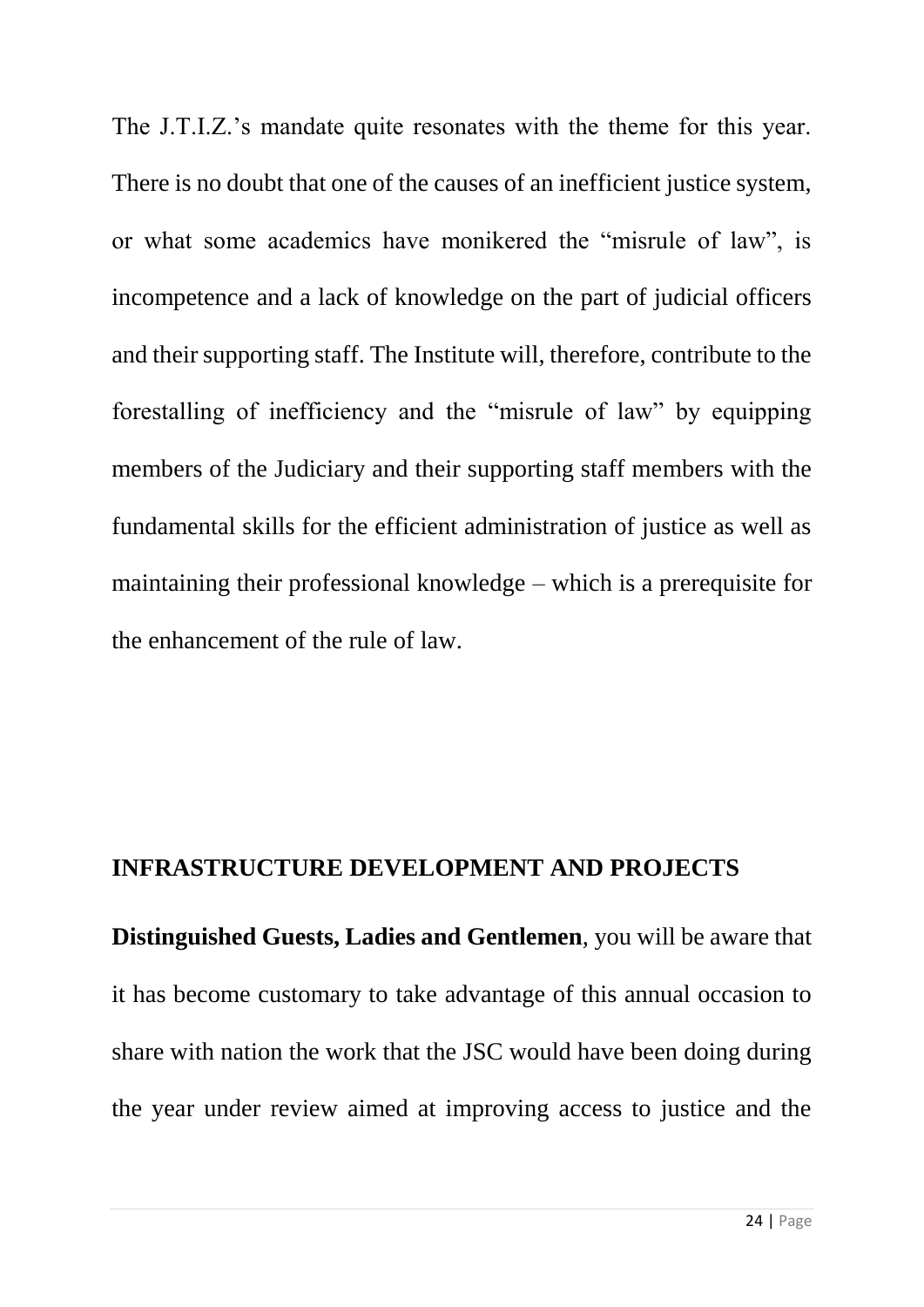administration of justice in general. Allow me therefore to share with you some of these infrastructural developments;

In May 2021 the JSC completed the construction of a district courthouse at Mt. Darwin. The courthouse was officially opened by the former Chief Magistrate, who is now a Judge of the High Court – the **Honourable Mr Justice Mutevedzi**. Since the beginning of the year the JSC had been working on refurbishment of Bristol House in Harare. The refurbishment exercise is yielding a state–of–the–art courthouse which stands ready to accommodate the Commercial Division of the High Court. As pronounced before, this court will be paperless and will solely deal with commercial disputes. We are happy to announce that the refurbishment of the building is nearing completion and it will be officially opened this year – paving way for legal practitioners and litigants alike to experience quality delivery of justice that will be undergirded by the I.E.C.M.S.

We also have two outstanding and very important projects in Matabeleland North Province at Lupane and Matabeleland South Province at Gwanda. Lupane is the Provincial capital for the Matabeleland North Province. It was an anomaly that in our court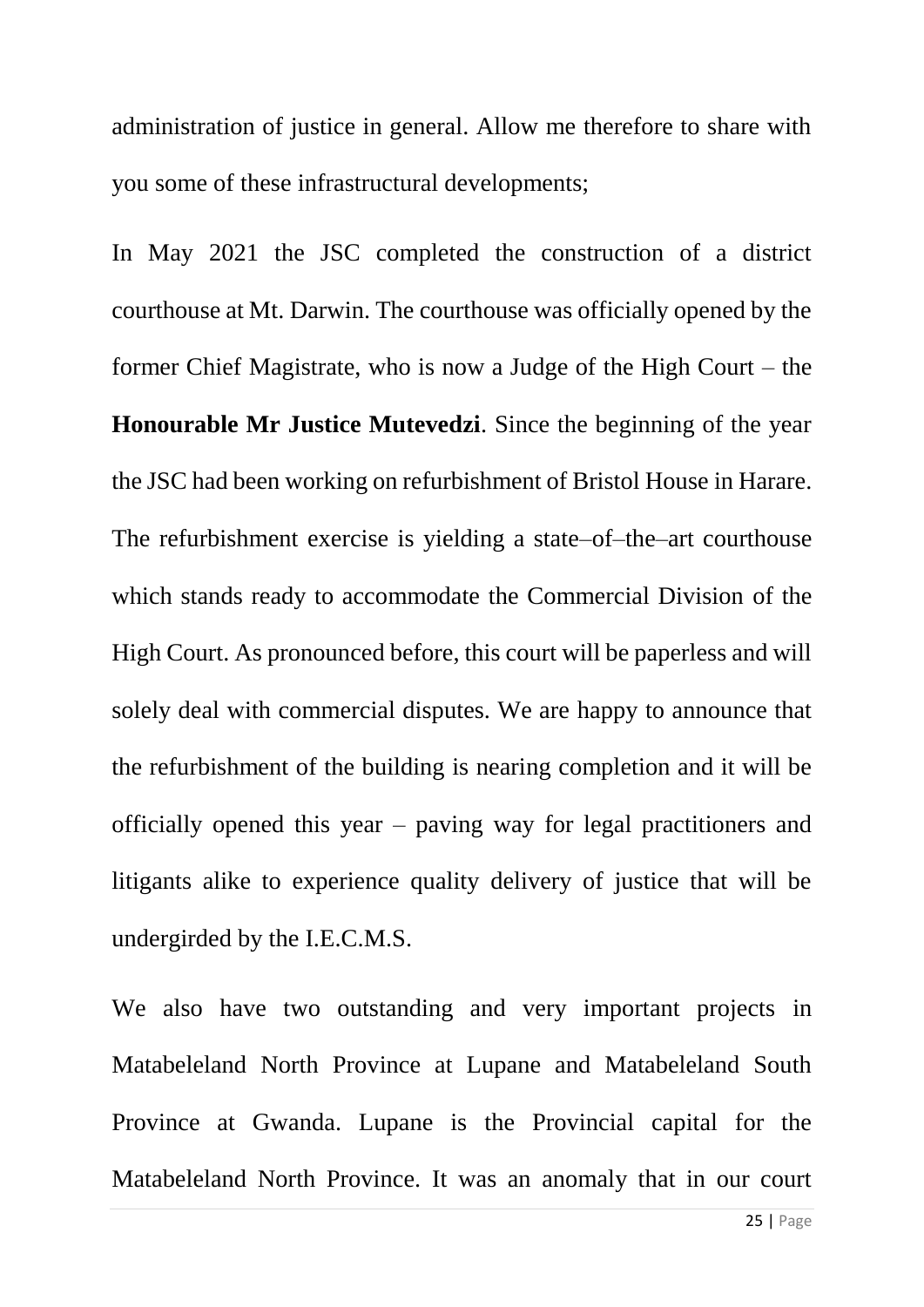structures we did not have Matabeleland North as a Province. This was rectified in 2019 as it became our tenth Province. We did not have our own court house at Lupane as we have been renting offices from the District Administrator. We immediately commenced construction of a court house in 2019. The progress of the project has been fairly good as the main court, the prison cells and ablution facilities are all covered by roof. We have now commenced work on finishings like plumbing, electricity, floor tiling and painting. It is expected that the project will be completed by the end of the first legal term of 2022.

The slow progress at Gwanda where we are constructing a multipurpose court house that will house the various departments of the JSC has previously been mentioned. The Hon. Chief Justice has shared with the nation the interventions which we have made together with the Minister of Local Government and Public Works and this included having to secure a new contractor. This has since been done. The contractor has now moved on site and work will commence in earnest soon and is expected to be completed in 12 months.

Finally, but certainly not least, the Chinhoyi Courthouse in Mashonaland West was completed and officially opened by His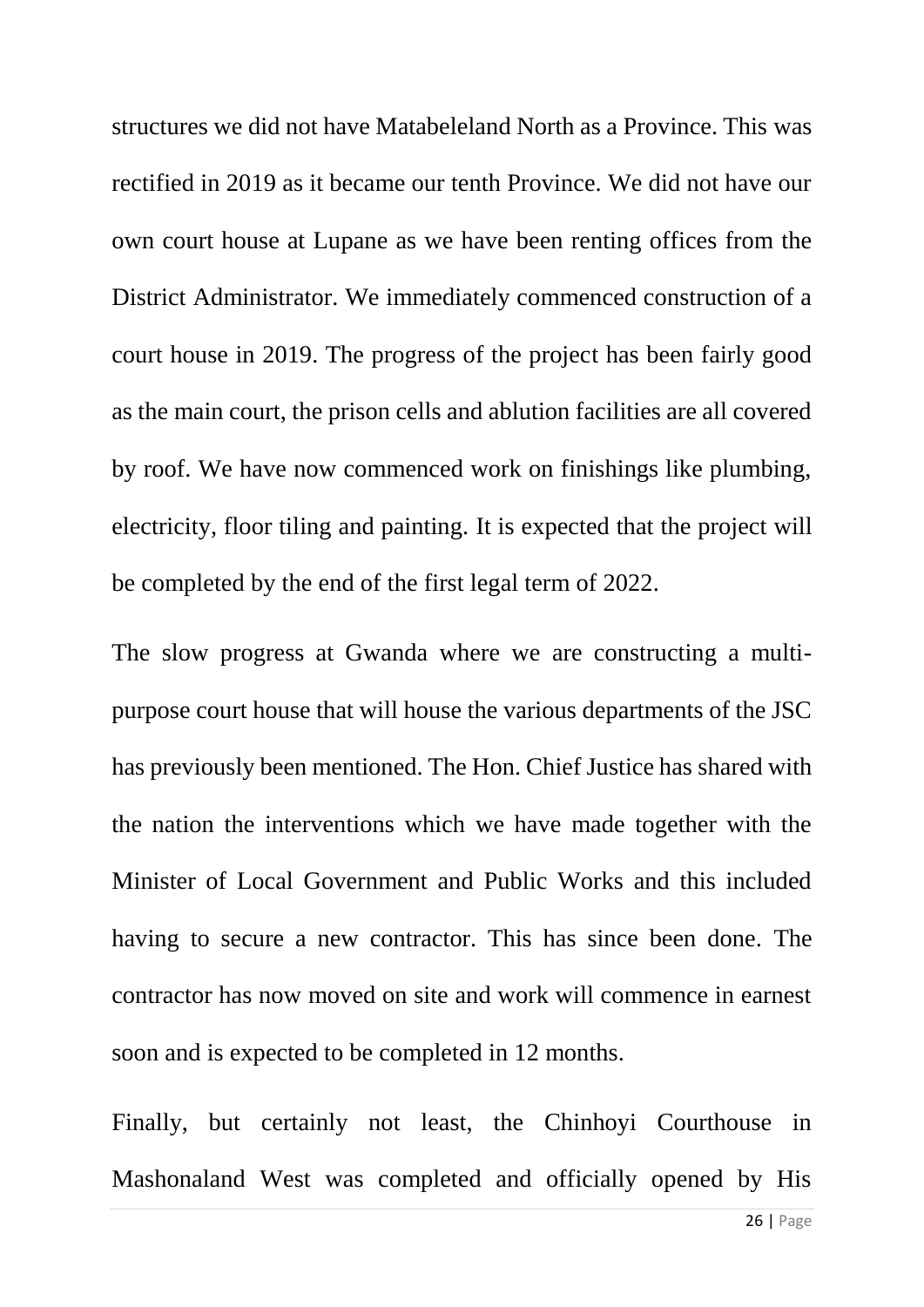Excellency, the President of Zimbabwe, Dr E.D. Mnangagwa on 3 September 2021. It is an edifice in its own right. The multi-disciplinary building, containing a couple of storeys, houses the Magistrates' Court, the High Court and the Sheriff of the High Court. The Commission has already deployed a Judge of the High Court to Chinhoyi and she will be commencing court sittings in this judicial term. The Chinhoyi Courthouse is fitted with customised equipment and furniture of superior quality, including modern technology for conducting virtual court hearings. The Chinhoyi Courthouse exemplify the direction which we want to take as JSC in providing clean halls of justice for the people of Zimbabwe.

#### **CHALLENGES FACED BY THE JUDICIARY**

**DISTINGUISHED GUESTS, LADIES AND GENTLEMEN**, the 2021 judicial year had its own fair share of challenges. These challenges would obviously militate against the smooth operations of the courts. Allow me to share some of the challenges hereunder;

#### **DISRUPTIONS DUE TO COVID – 19 INFECTIONS**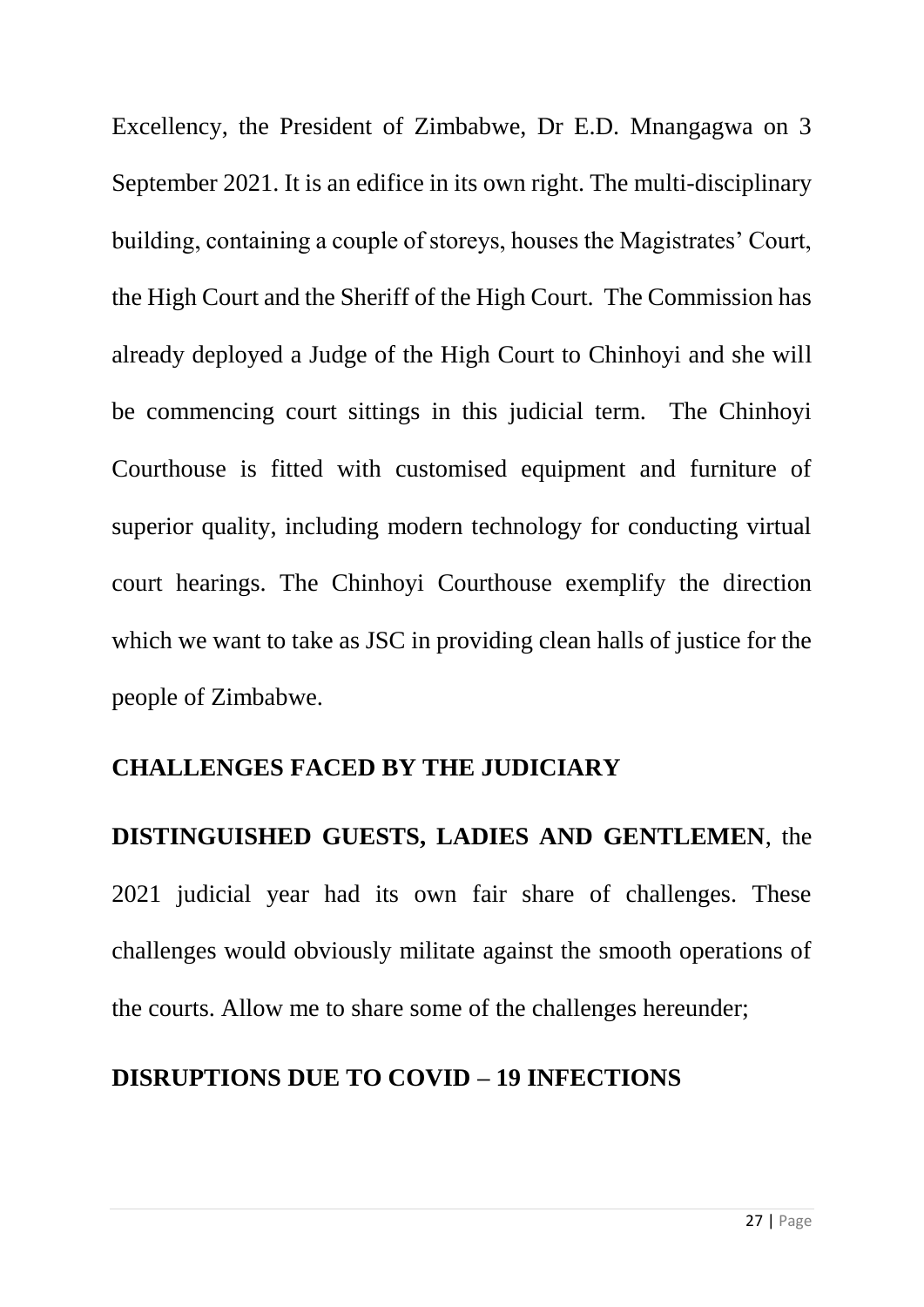The Covid 19 pandemic continues to be the major disrupter of court operations and the smooth administration of justice over the last two years. The continued spikes in the infections on members of staff and the public in general caused the government to impose various forms of restrictions to contain the spread of the disease. The Hon. Chief Justice also issued various practice directions aimed at controlling the movement of people in our courts and to protect staff and other court users from possible infections. The disruptions meant that we lost almost 6 months of court operations as nothing was happening in the courts except for new cases and urgent matters. As demonstrated later , Covid 19 impacted negatively on the operations of the courts and in some instances we saw the backlog of cases rising in some courts. The time has now come for us to take the challenges presented by Covid 19 as opportunities. We need to put all our efforts towards digitising the courts.

It is also important to appreciate and indeed accept that the only way to fight and defeat this disease is through vaccinations. We all need to protect ourselves and each other by being vaccinated. In the JSC,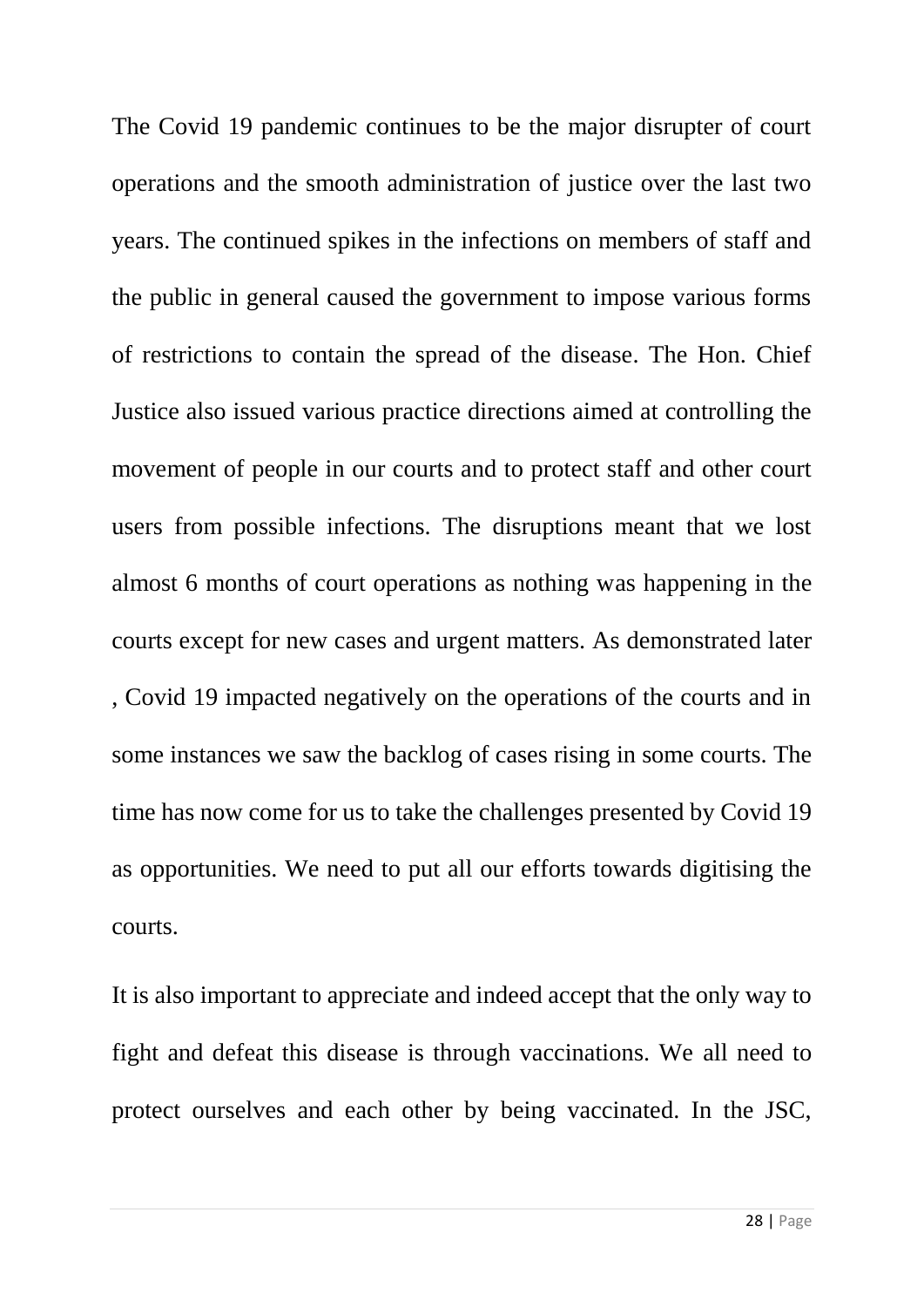almost all of our members have now been vaccinated except for some few who have not been able to do so because of medical advice.

# **WORKING CONDITIONS OF MEMBERS OF THE JUDICIAL SERVICE**

In view of the volatile economic environment that is afflicting the Country at the moment, workers especially in the public sector continue to bear the brunt and the JSC members are no exception. It is therefore important that the Government should constantly review the salaries of the workers so that they remain relevant to the prevailing economic situation.

In the JSC, we have had a high staff turnover because of low salaries. During the year under review we lost a total of **88** members of staff through resignations of which **18** were Magistrates. The main cause for such resignations is that of poor salaries. It is important that as an employer we ensure that the employees are fairly remunerated; that keeps them motivated.

We sincerely acknowledge the steps that the Government has faithfully taken in ensuring the improvement of the working conditions of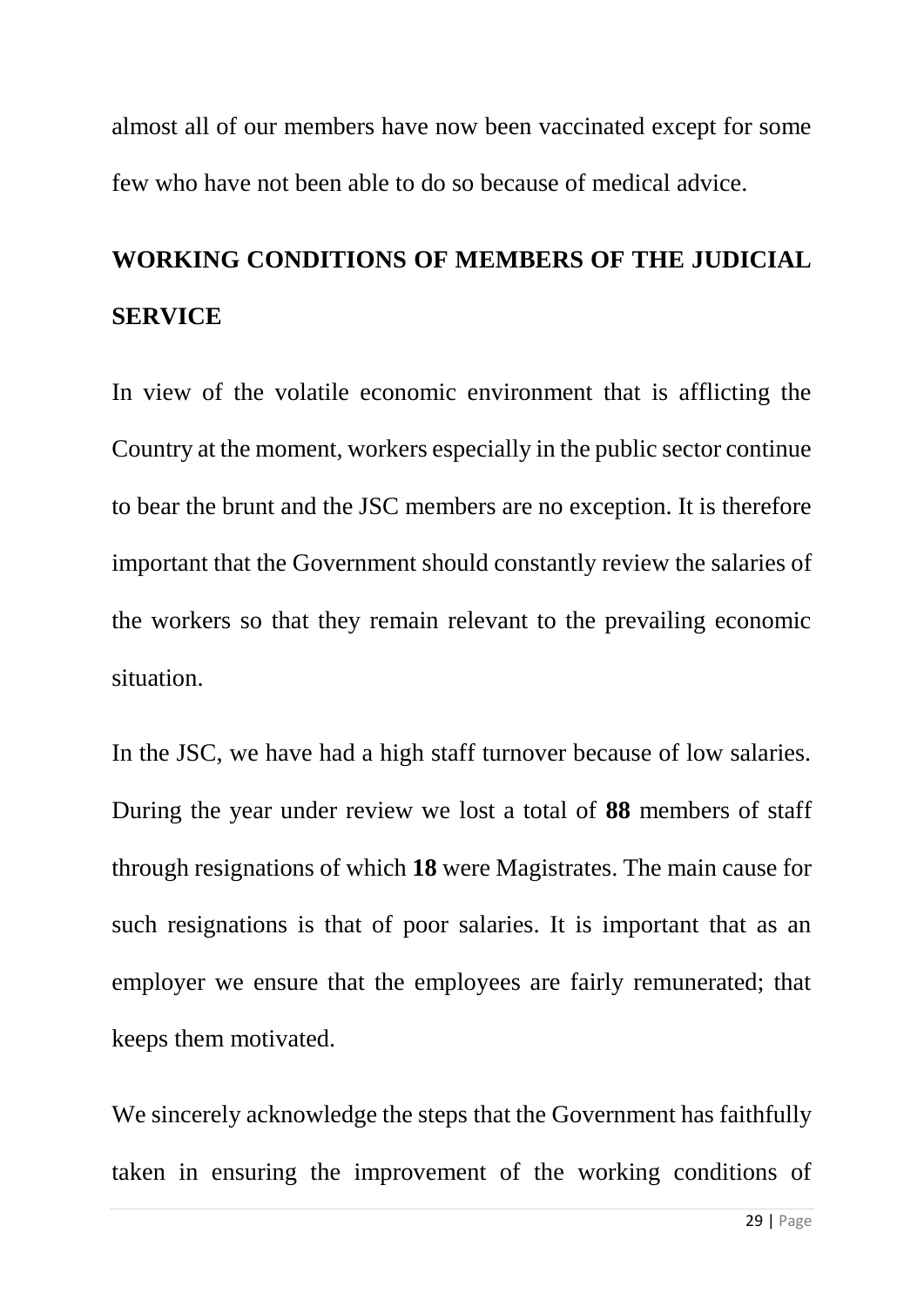members of the Judicial Service. However, the abruptly changing economic conditions have continued to dilute the positive steps taken by the Government in this regard, thus, necessitating advertence to the challenge of poor working conditions again in this address.

#### **INADEQUATE FUNDING**

The JSC also experienced the challenge of inadequate funding. Time and again, a range of the activities that are carried out by the Judiciary, from the day–to–day administration of the courts to the construction and upgrading of infrastructure were hindered by the challenge of inadequate funding. In certain instances, the Judiciary has had to cut– down on its operations or rely on support from development partners.

#### **PERFORMANCE OF THE COURTS**

**DISTINGUISHED GUESTS, LADIES AND GENTLEMEN**, allow me at this moment before I conclude my remarks to address you on the performance of the Courts for the period under review. Whilst the judicial officers applied themselves commendably, the courts could not perform at optimum levels because of the constant lockdowns announced by Government due to Covid 19 pandemic. As already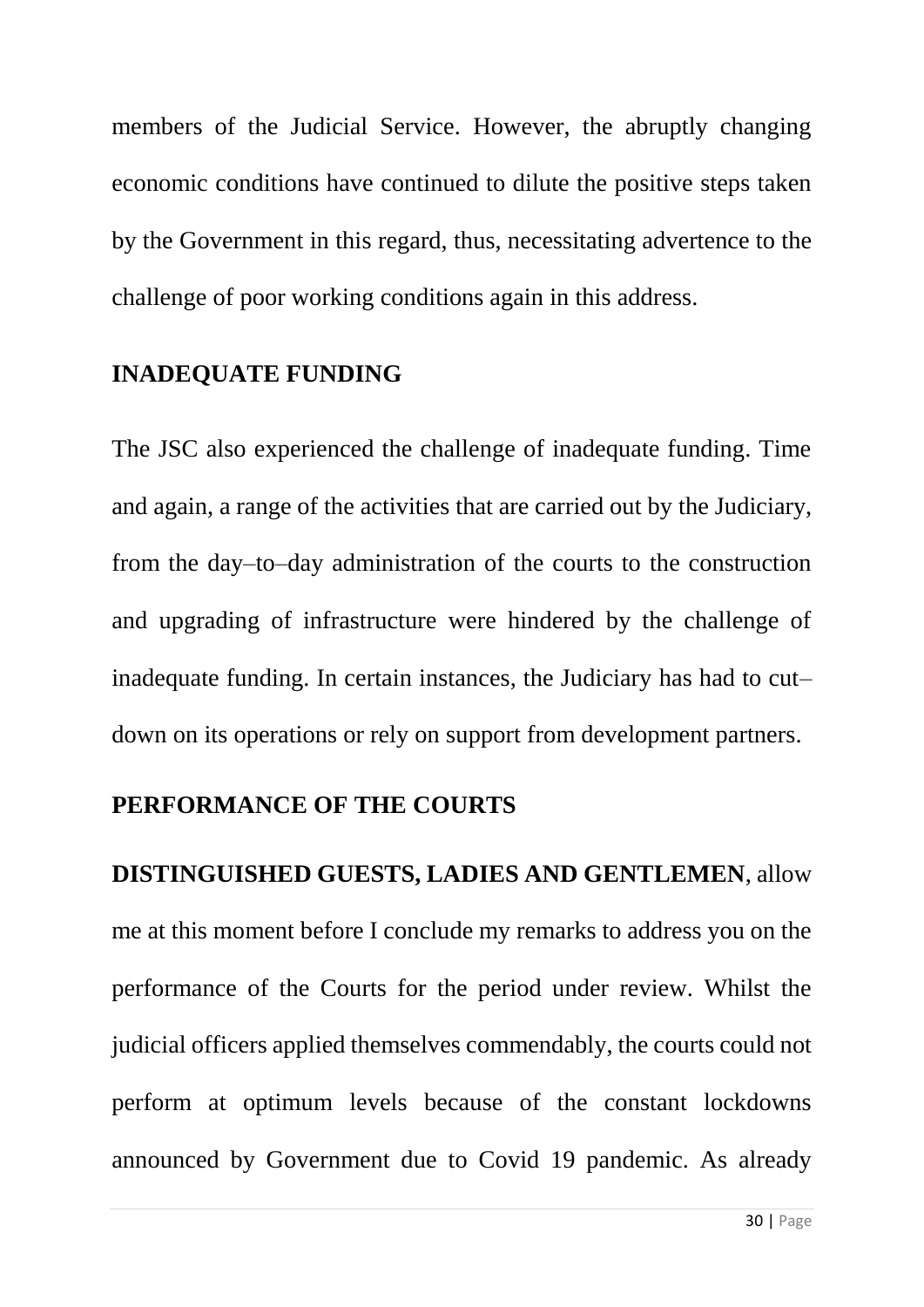indicated, for more than 6 months of the year, the courts were offering very limited services to litigants and the public and even for those limited services, members of the public did not have access to the courts. Such limitations in court operations resulted in fewer cases being finalised as compared to the last two years and in certain instances, the backlog of cases would unavoidably rise.

#### **CONSTITUTIONAL COURT ZIMBABWE**

The Court had **9** outstanding cases from the year 2020 and it received **34** cases making the total **43**. The Judges managed to complete **26**  fewer cases leaving a balance of **17** cases. The backlog increased by a number of **8** cases by year end 2021.

#### **SUPREME COURT BULAWAYO**

The court had a backlog of **66** uncompleted cases from the year 2020 including both applications and appeals. It received a total of **6** cases taking the total to **127**. The Judges managed to complete **101** cases in 2021, leaving a total of **26** uncompleted cases. The backlog of cases in 2021 is reduced by **47%** cases as compared to the previous year. This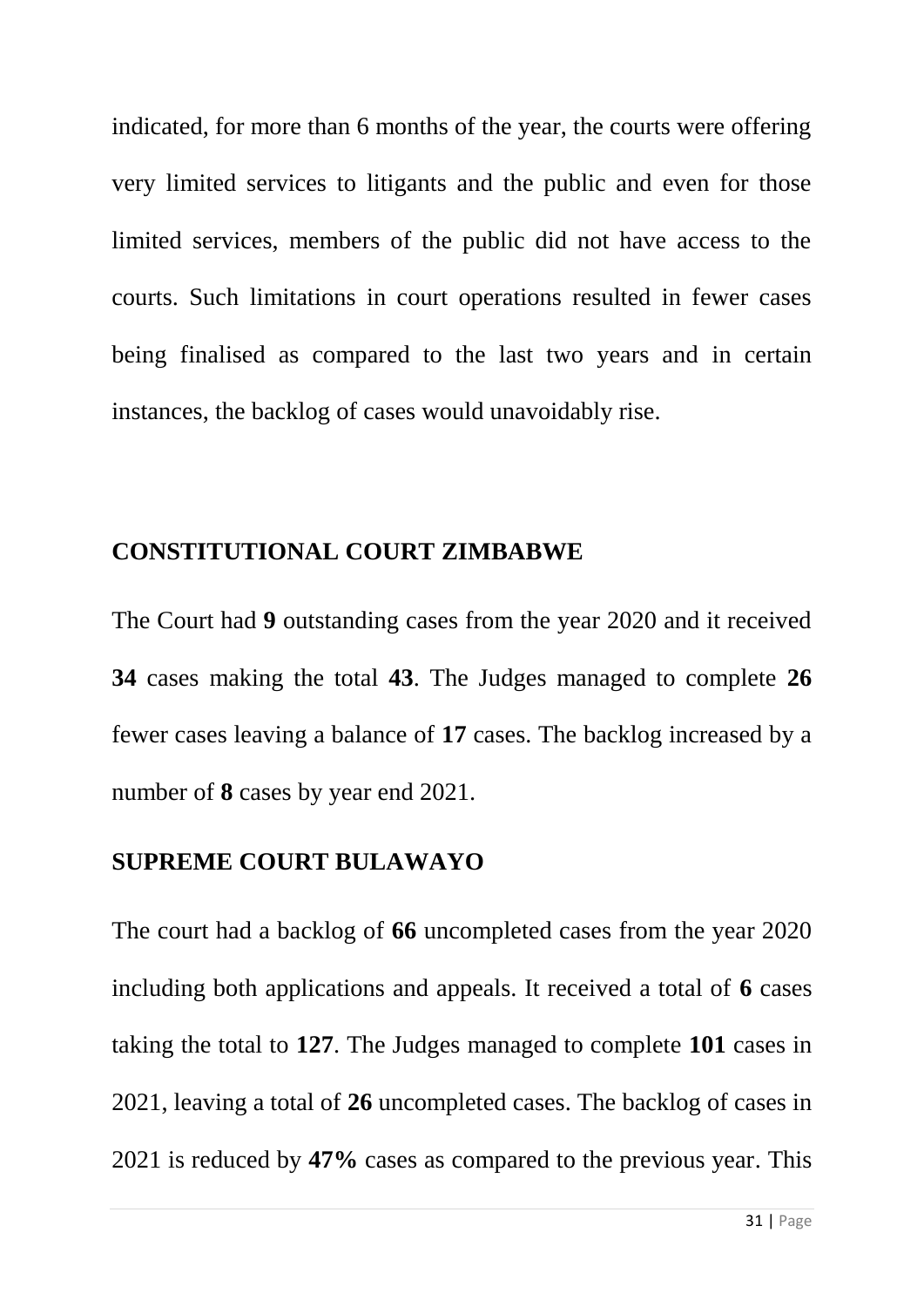could be attributed to the fact that the court received fewer cases than the previous year due to Covid-19 lockdowns that saw the courts offering limited services to the public.

#### **HIGH COURT BULAWAYO**

The High Court received **1 655** civil cases including both applications and appeals in 2021 whilst carrying forward a backlog of **73** cases. The total stood at **1 728**. The court completed **1 666** cases by the end of the year leaving a backlog of **62** uncompleted cases. The backlog of cases was lower standing at **62** cases as compared to **73** of the previous year. The criminal court received a total of **2 466** cases against a backlog of **124** cases. The total workload stood at **2 590** cases. Of the **2 590** cases, the Judges managed to conclude **2 559** cases leaving a balance of **31** incomplete cases.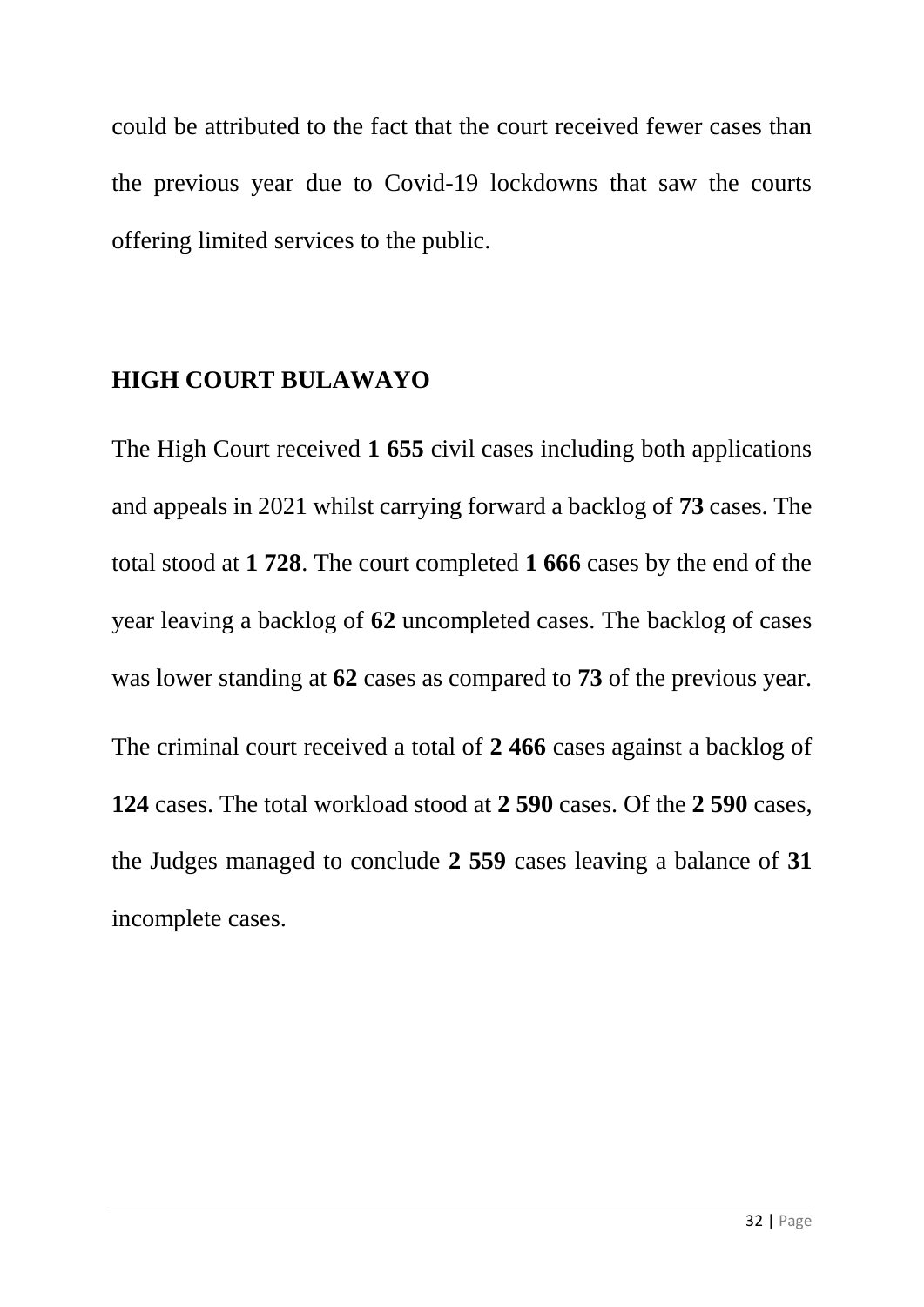#### **LABOUR COURT BULAWAYO**

The performance of the Labour Court was similar to that of the High Court in that it was subdued due to the pandemic. The court received a total of **169** cases including appeals and applications. This was against a backlog of **53** cases making the total 222. A total of **159** cases were completed by year end 2021 leaving a balance of **63** incomplete cases. More cases were carried forward in 2021 compared to the year 2020.

#### **MAGISTRATES` COURT BULAWAYO**

The temporary closure of Courts at the beginning of the year as well as at the end of July to August 2021 affected both the number of cases received and completed in the Magistrates' Courts. The Magistrates' Courts are the busiest criminal courts in the country because the majority of all criminal cases are heard in this court. Most of these trials however did not take off due to the temporary closure of the courts. This invariably caused increases in the backlog.

#### **REGIONAL COURT BULAWAYO**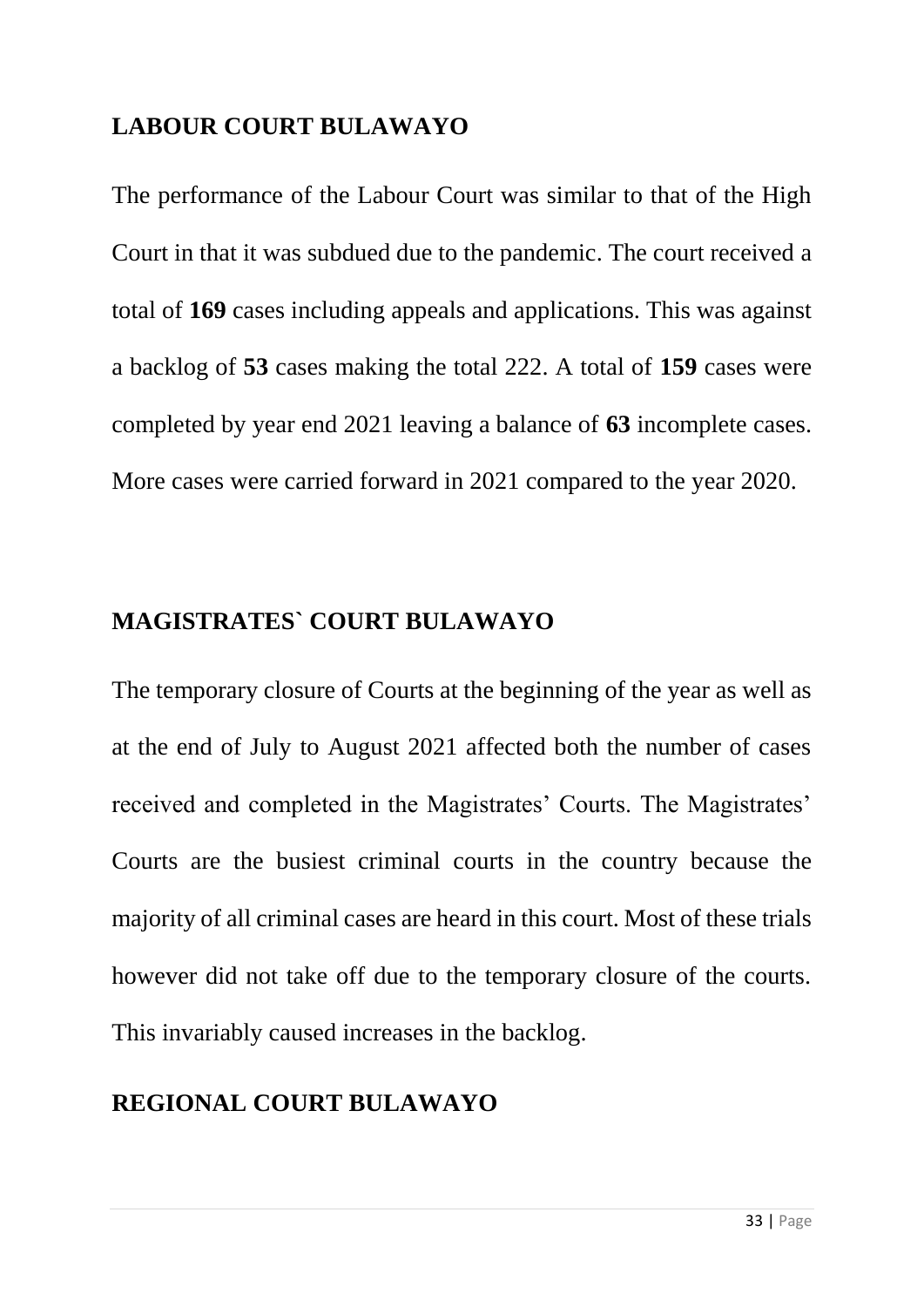During the period under review, the Regional Division received **1 033** cases. It had a backlog of **83** cases making the total Completed cases were **997** leaving **119** cases unfinished. There were more uncompleted cases in 2021 as compared to the year-end 2020.

#### **CRIMINAL COURT BULAWAYO**

The criminal court had **509** cases as at 1 January 2021. It received a total of **6 945** matters making the total **7 454**. The court completed **6 441** cases making the number of unfinished matters **1 013**. The backlog increased by **102 %.**

#### **CIVIL COURT BULAWAYO**

The Civil Court had a total of **20** cases as at 1 January 2021. It received **4 683** matters in 2021 taking the total to **4 703**.A total of **4 339** matters were concluded leaving a balance of **328** matters.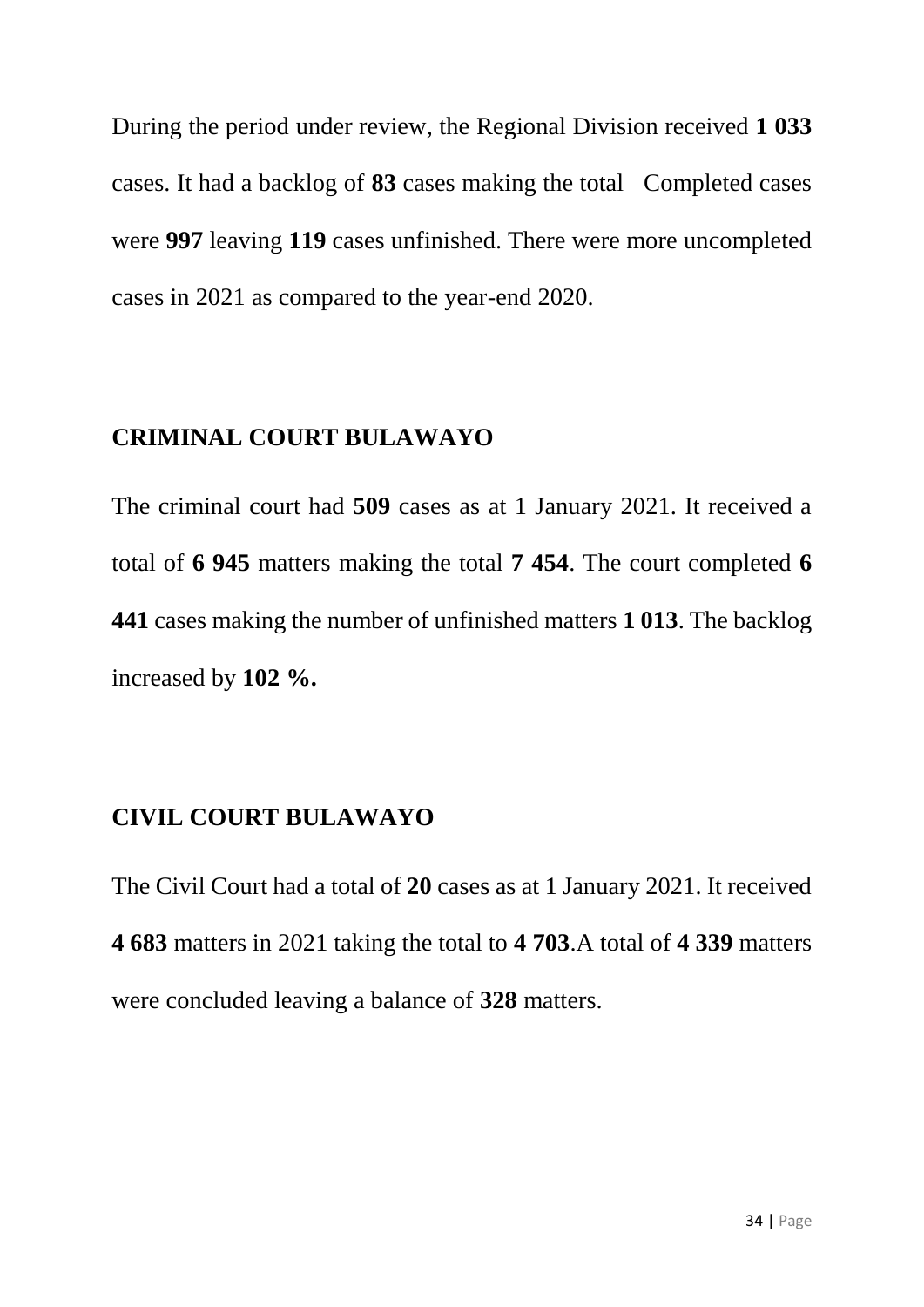#### **CONCLUSION**

The statistics on the performance of the courts as outlined clearly show that the pandemic has had a serious negative effect on the administration of justice during the year under review as the efficiency of the courts was seriously undermined. This realisation fortifies the choice of our theme for the current legal year and the clarion call that we all have no option but to embrace technology and the digitisation of the courts. We cannot allow the pandemic to undermine the efficiency of the courts, to compromise the quality of justice that the populace would have to access and to interfere with the rule of law and the fundamental human rights of our people. As we move forward, we will be engaging with various players in the administration of justice and share with you our expectations on the roles that you can perform in our journey towards the total digitisation of the courts.

Finally, this address will not complete without showing our gratitude to our various stakeholders who aid our efforts in the administration of justice. These include the Ministry of Justice, Legal and Parliamentary Affairs; the Ministry of Finance and Economic Development; the National Prosecuting Authority; the Zimbabwe Republic Police; the